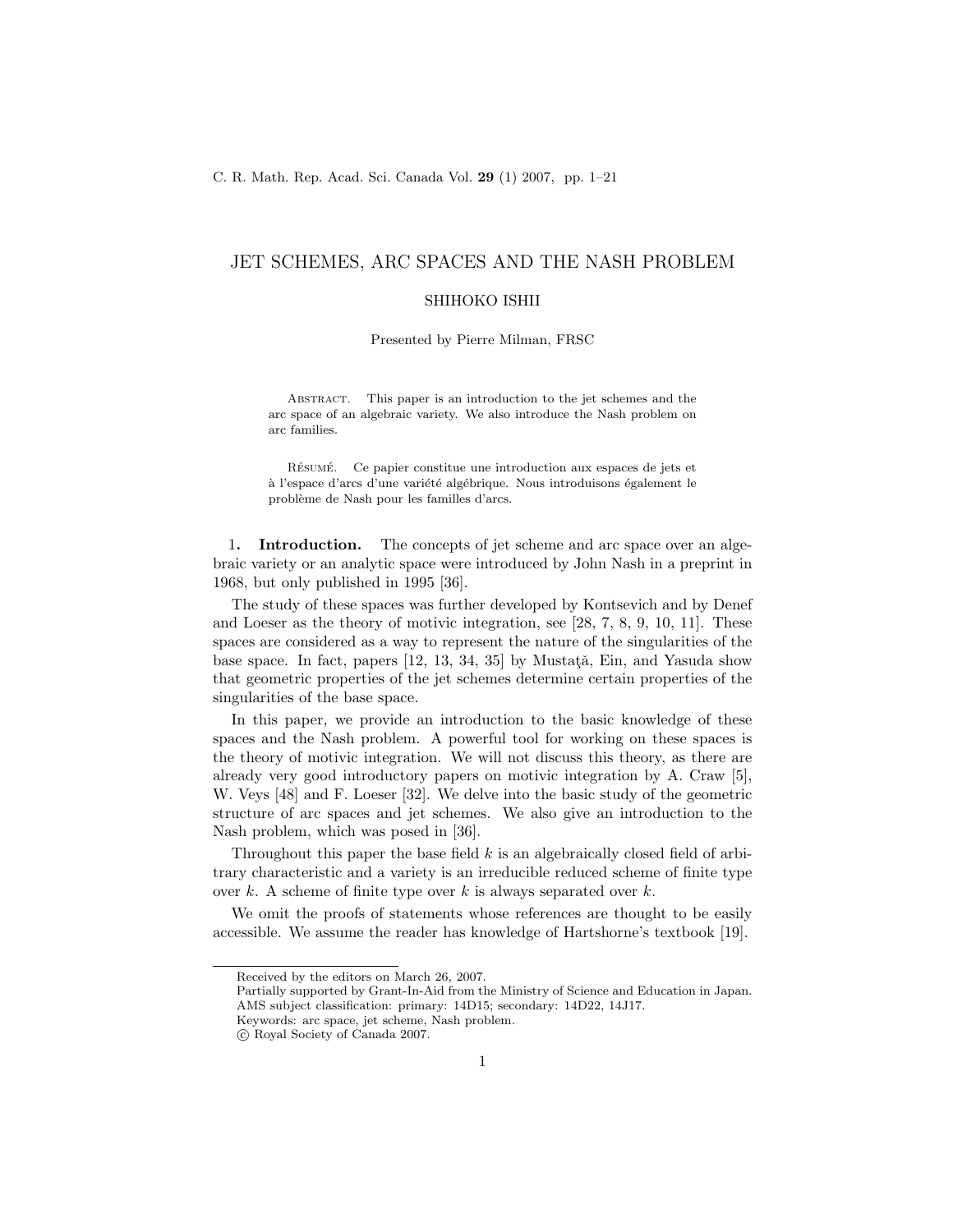### 2. Construction of jet schemes and arc spaces.

DEFINITION 2.1. Let X be a scheme of finite type over k and  $K \supset k$  a field extension. For  $m \in \mathbb{N}$ , a k-morphism  $Spec K[t]/(t^{m+1}) \longrightarrow X$  is called an  $m$ -jet of X and a k-morphism  $\text{Spec } K[[t]] \longrightarrow X$  is called an arc of X. We denote the unique point of Spec  $K[t]/(t^{m+1})$  by 0, the closed point of Spec  $K[[t]]$  by 0, and the generic point by  $\eta$ .

THEOREM 2.2. Let  $X$  be a scheme of finite type over  $k$ . Let  $\mathsf{Sch}$  be the category of k-schemes and Set the category of sets. Define a contravariant functor  $F_m^X\colon \mathsf{Sch}/k\longrightarrow \mathsf{Set}\;by$ 

$$
F_m^X(Z) = \text{Hom}_k(Z \times_{\text{Spec } k} \text{Spec } k[t]/(t^{m+1}), X).
$$

Then  $F_m^X$  is representable by a scheme  $X_m$  of finite type over k, that is

$$
\operatorname{Hom}_k(Z, X_m) \simeq \operatorname{Hom}_k(Z \times_{\operatorname{Spec} k} \operatorname{Spec} k[t]/(t^{m+1}), X).
$$

This  $X_m$  is called the space of m-jets of X or the m-jet scheme of X.

This proposition was proved in [4, p. 276]. In this paper, we prove it by a concrete construction for affine schemes  $X$  first and then patch those together for a general  $X$ . For our proof, we need some preparatory discussions.

Let X be a k-scheme. Assume that  $F_m^X$  is representable by  $X_m$  for every  $m \in \mathbb{N}$ . Then, for  $m < m'$ , the canonical surjection  $k[t]/(t^{m'+1}) \longrightarrow k[t]/(t^{m+1})$ induces a morphism  $\psi_{m',m}: X_{m'} \longrightarrow X_m$ . Indeed, the canonical surjection  $k[t]/(t^{m'+1}) \longrightarrow k[t]/(t^{m+1})$  induces a morphism

$$
Z \times_{\operatorname{Spec} k} \operatorname{Spec} k[t]/(t^{m'+1}) \leftarrow Z \times_{\operatorname{Spec} k} \operatorname{Spec} k[t]/(t^{m+1}),
$$

for an arbitrary  $k$ -scheme  $Z$ . Therefore we have a map

$$
\operatorname{Hom}_k(Z \times_{\operatorname{Spec} k} \operatorname{Spec} k[t]/(t^{m'+1}), X) \longrightarrow \operatorname{Hom}_k(Z \times_{\operatorname{Spec} k} \operatorname{Spec} k[t]/(t^{m+1}), X)
$$

which gives the map  $\text{Hom}_k(Z, X_{m'}) \longrightarrow \text{Hom}_k(Z, X_m)$ . Take, in particular,  $X_{m'}$  as Z, Hom<sub>k</sub> $(X_{m'}, X_{m'}) \longrightarrow$  Hom<sub>k</sub> $(X_{m'}, X_m)$ . Then the image of id<sub>X<sub>m</sub>'  $\in$ </sub>  $Hom(X_{m'}, X_{m'})$  by this map gives the required morphism.

This morphism  $\psi_{m',m}$  is called a *truncation map*. In particular for  $m = 0$ ,  $\psi_{m',0} : X_{m'} \longrightarrow X$  is denoted by  $\pi_m$ . When we need to specify the scheme X, we denote it by  $\pi_{Xm}$ .

Actually  $\psi_{m',m}$  "truncates" a power series in the following sense: A point  $\alpha$ of  $X_{m'}$  gives an m'-jet  $\alpha$ : Spec  $K[t]/(t^{m'+1}) \longrightarrow X$ , which corresponds to a ring homomorphism  $\alpha^*: A \longrightarrow K[t]/(t^{m'+1})$ , where A is the affine coordinate ring of an affine neighborhood of the image of  $\alpha$ . For every  $f \in A$ , let

$$
\alpha^*(f) = a_0 + a_1t + a_2t^2 + \dots + a_mt^m + \dots + a_{m'}t^{m'}.
$$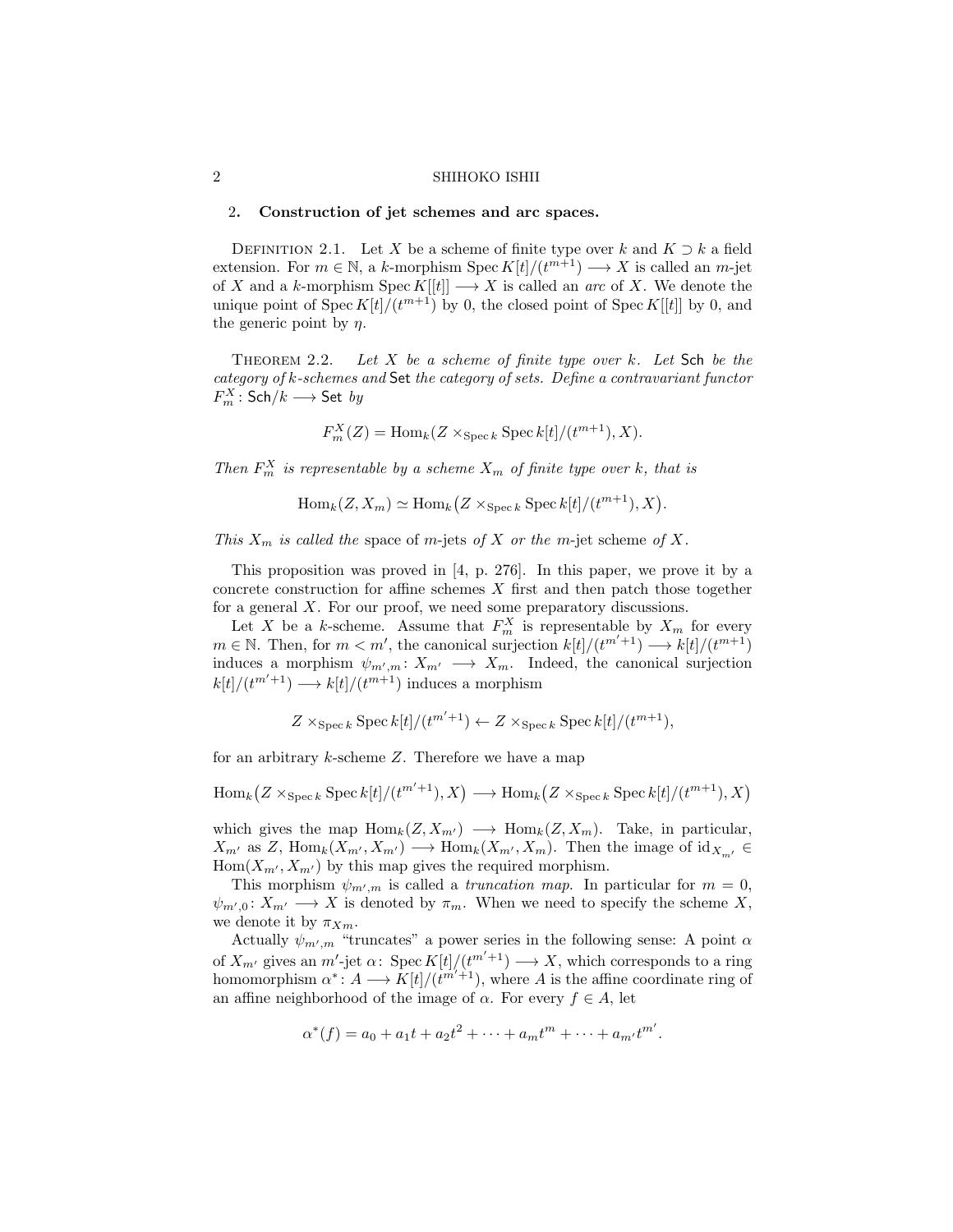Then

$$
(\psi_{m',m}(\alpha))^{*}(f) = a_0 + a_1t + a_2t^2 + \cdots + a_mt^m.
$$

This fact can be seen by letting  $Z = {\alpha}$  in the above discussion.

As we did in the above argument, we denote the point of  $X_m$  corresponding to  $\alpha$ : Spec  $K[t]/(t^{m+1}) \longrightarrow X$  by the same symbol  $\alpha$ . Then, we should note that  $\pi_m(\alpha) = \alpha(0)$ .

PROPOSITION 2.3. Let  $f: X \longrightarrow Y$  be a morphism of k-schemes of finite type. Assume that the functors  $F_m^X$  and  $F_m^Y$  are representable by  $X_m$  and  $Y_m$ , respectively. Then a canonical morphism  $f_m: X_m \longrightarrow Y_m$  is induced for every  $m \in \mathbb{N}$  such that the following diagram is commutative:



PROOF. Let  $X_m \times \operatorname{Spec} k[t]/(t^{m+1}) \longrightarrow X$  be the "universal family" of m-jets of X, *i.e.*, it corresponds to the identity map in  $\text{Hom}_k(X_m, X_m)$ . By composing this map with  $f: X \longrightarrow Y$ , we obtain a morphism

$$
X_m \times \operatorname{Spec} k[t]/(t^{m+1}) \longrightarrow Y,
$$

which gives a morphism  $X_m \longrightarrow Y_m$ . Pointwise, this morphism maps an m-jet  $\alpha \in X_m$  of X to the composite  $f \circ \alpha$  which is an m-jet of Y. To see this, just take a point  $\alpha \in X_m$  and examine the image of  $\{\alpha\} \times \text{Spec } k[t]/(t^{m+1}) \longrightarrow Y$ . The commutativity of the diagram follows from this description.

PROPOSITION 2.4. For k-schemes X and Y, assume that the functors  $F_m^X$ and  $F_m^Y$  are representable by  $X_m$  and  $Y_m$ , respectively. If  $f: X \longrightarrow Y$  is an étale morphism, then  $X_m \simeq Y_m \times_Y X$ , for every  $m \in \mathbb{N}$ .

PROOF. By the above proposition we have a commutative diagram:

$$
X_m \xrightarrow{f_m} Y_m
$$
\n
$$
\downarrow \qquad \qquad \downarrow
$$
\n
$$
X \xrightarrow{f} Y.
$$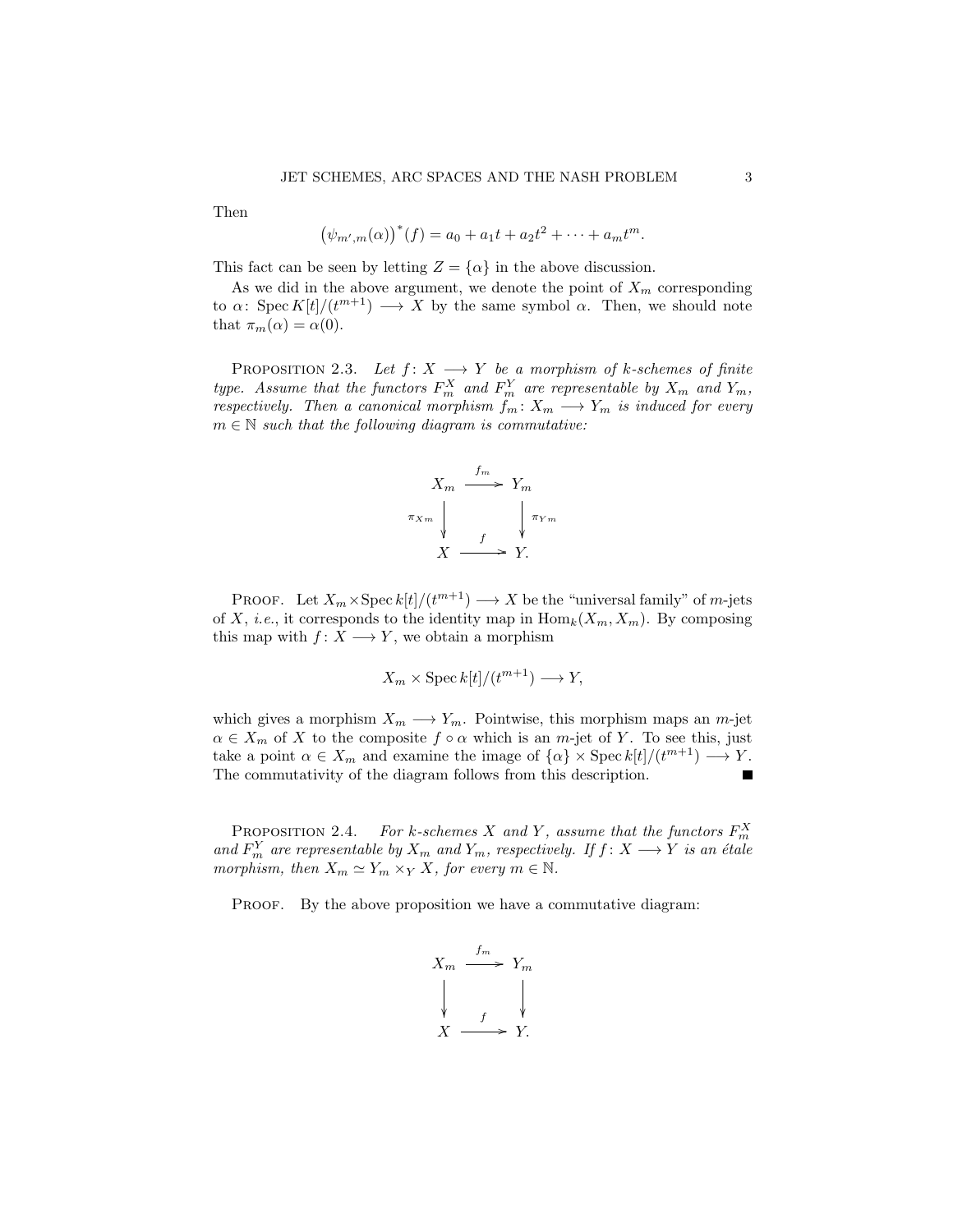It is sufficient to prove that for every commutative diagram



there is a unique morphism  $Z \longrightarrow X_m$  which is compatible with the projections to  $X$  and  $Y_m$ . Now we are given the following commutative diagram:



As f is étale, there is a unique morphism  $Z \times_{\text{Spec } k} \text{Spec } k[t]/(t^{m+1}) \longrightarrow X$  which makes the two triangles commutative. This gives the required morphism.

As a corollary of this proposition, we obtain the following lemma.

LEMMA 2.5. Let  $U \subset X$  be an open subset of a k-scheme X. Assume the functors  $F_m^X$  and  $F_m^U$  are representable by  $X_m$  and  $U_m$ , respectively. Then,  $U_m = \pi_{X_m}^{-1}(U).$ 

PROOF OF THEOREM 2.2. Since a  $k$ -scheme  $X$  is separated, the intersection of two affine open subsets is again affine. Therefore, by Lemma 2.5, it is sufficient to prove the representability of  $F_m^X$  for affine X. Let X be Spec R, where  $R =$  $k[x_1, \ldots, x_n]/(f_1, \ldots, f_r)$ . It is sufficient to prove the representability for an affine variety  $Z = \text{Spec } A$ . Then we obtain that

$$
(*)\text{ Hom}\big(Z \times \text{Spec } k[t]/(t^{m+1}), X\big) \simeq \text{Hom}\big(R, A[t]/(t^{m+1})\big) \\
 \simeq \big\{\varphi \in \text{Hom}\big(k[x_1, \ldots, x_n], A[t]/(t^{m+1})\big) \mid \varphi(f_i) = 0 \text{ for } i = 1, \ldots, r\big\}.
$$
\n
$$
=: W.
$$

If we write  $\varphi(x_j) = a_j^{(0)} + a_j^{(1)}t + a_j^{(2)}t^2 + \cdots + a_j^{(m)}t^m$  for  $a_j^{(l)} \in A$ , it follows that

$$
\varphi(f_i) = F_i^{(0)}(a_j^{(l)}) + F_i^{(1)}(a_j^{(l)})t + \dots + F_i^{(m)}(a_j^{(l)})t^m
$$

for polynomials  $F_i^{(s)}$  in  $a_j^{(l)}$ 's. Then the above set  $(*)$  is represented as follows:

$$
W = \{ \varphi \in \text{Hom}(k[x_j, x_j^{(1)}, \dots, x_j^{(m)} \mid j = 1, \dots, n], A) \mid
$$

$$
\varphi(x_j^{(l)}) = a_j^{(l)}, F_i^{(s)}(a_j^{(l)}) = 0 \}
$$

$$
= \text{Hom}\Big(k[x_j, x_j^{(1)}, \dots, x_j^{(m)}\big] \Big/ \big(F_i^{(s)}(x_j^{(l)})\big), A\Big).
$$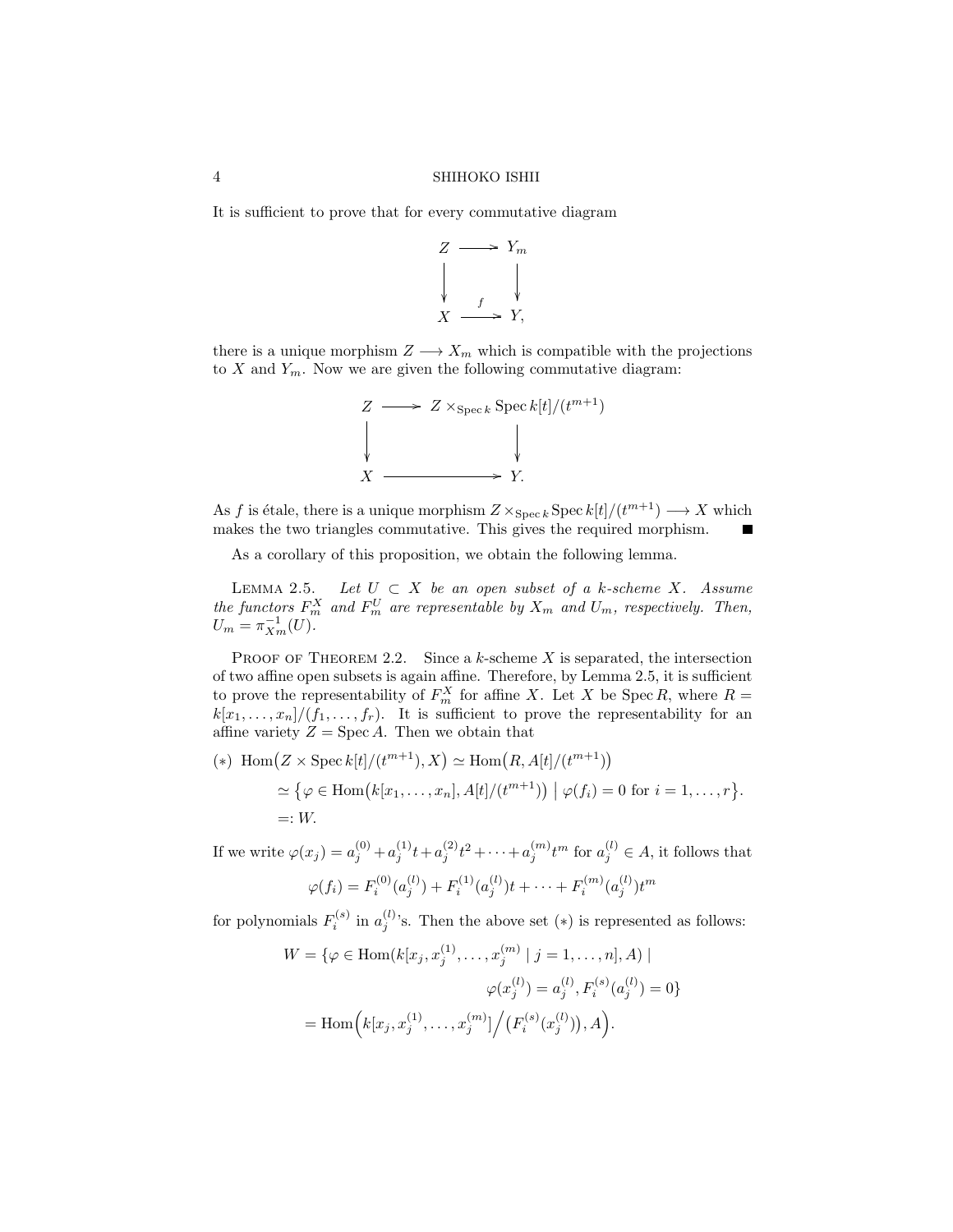If we write  $X_m = \text{Spec } k[x_j, x_j^{(1)}, \dots, x_j^{(m)}]/(F_i^{(s)}(x_j^{(l)}))$ , the last set is bijective to  $\text{Hom}(Z, X_m)$ .

REMARK 2.6. The functor  $F_m^X$  is also representable even for k-schemes of non-finite type over  $k$ . The existence of jet schemes for a wider class of schemes is presented in [49].

EXAMPLE 2.7. For  $X = \mathbb{A}_k^n$ , it follows that  $X_m = \mathbb{A}_k^{n(m+1)}$  $\binom{n(m+1)}{k}$ . Indeed, this is the case that all  $f_i = 0$ , therefore all  $F_i^{(s)} = 0$ , in the proof of Theorem 2.2.

EXAMPLE 2.8. Let X be a hypersurface in  $\mathbb{A}^3_k$  defined by  $f = xy + z^2 = 0$ . Then  $X_2$  is defined in  $\mathbb{A}^9_k$  by

$$
xy + z2 = x(1)y + xy(1) + 2zz(1)
$$
  
=  $x(2)y + x(1)y(1) + xy(2) + z(1)z(1) + 2zz(2) = 0.$ 

One can see that  $X_2$  is irreducible and not normal. Indeed, as  $X \setminus \{0\}$  is nonsingular,  $\pi_2^{-1}(X \setminus \{0\})$  is a 6-dimensional irreducible variety. On the other hand,  $\pi_2^{-1}(0)$  is a hypersurface in  $\mathbb{A}^6$ , and therefore it is of dimension 5. Since  $X_2$ is defined by 3 equations, every irreducible component of  $X_2$  has dimension  $\geq 9-3=6$ . By this,  $\pi_2^{-1}(0)$  does not produce an irreducible component of  $X_2$ , which yields the irreducibility of  $X_2$ . Looking at the Jacobian matrix, one can see that the singular locus of  $X_2$  is  $\pi_2^{-1}(0)$  which is of codimension one in  $X_2$ . Therefore,  $X_2$  is not normal.

Let  $X_1$  be the 1-jet scheme of X. Then for every closed point  $x \in X$ , the set of closed points of  $\pi_1^{-1}(x)$  is the set of morphisms  $\text{Spec } k[t]/(t^2) \longrightarrow X$  with the image  $x$ . This set is the Zariski tangent space of  $X$  at  $x$ . Therefore, we can regard  $X_1$  as the "tangent bundle" of X.

EXAMPLE 2.9. Let X be a curve defined by  $x^2 - y^2 - x^3 = 0$  in  $\mathbb{A}_k^2$ . Then  $\pi_1^{-1}(X \setminus \{0\}) \longrightarrow X \setminus \{0\}$  is an  $\mathbb{A}^1_k$ -bundle, therefore  $\pi_1^{-1}(X_{\text{reg}})$  is 2-dimensional. On the other hand,  $\pi_1^{-1}(0) \simeq \mathbb{A}_k^2$ . Hence,  $X_1$  has two irreducible components,  $\pi_1^{-1}(X_{\text{reg}})$  and  $\pi_1^{-1}(0)$ .

DEFINITION 2.10. The system  $\{\psi_{m',m}: X_{m'} \longrightarrow X_m\}_{m < m'}$  is a projective system. Let  $X_{\infty} = \varprojlim_{n \in \mathbb{N}} X_n$  and call it the space of arcs of X or arc space of X. Note that  $X_{\infty}$  is not of finite type over k if dim  $X > 0$ .

REMARK 2.11. One may be afraid that the projective limit scheme  $\lim_{m \to \infty} X_m$ may not exist. But in our case we need not to worry, since for an affine scheme  $X = \text{Spec } A$ , the *m*-jet scheme  $X_m = \text{Spec } A_m$  is affine for every *m*. Here, the morphisms  $\psi^*_{m',m}: A_m \longrightarrow A_{m'}$  corresponding to  $\psi_{m',m}$  are a direct system. It is well known that there is a direct limit  $A_{\infty} = \lim_{m \to \infty} A_m$  in the category of k-algebras. The affine scheme  $Spec A_{\infty}$  is our projective limit of  $X_m$ . For a general k-scheme X, we have only to patch affine pieces Spec  $A_{\infty}$ .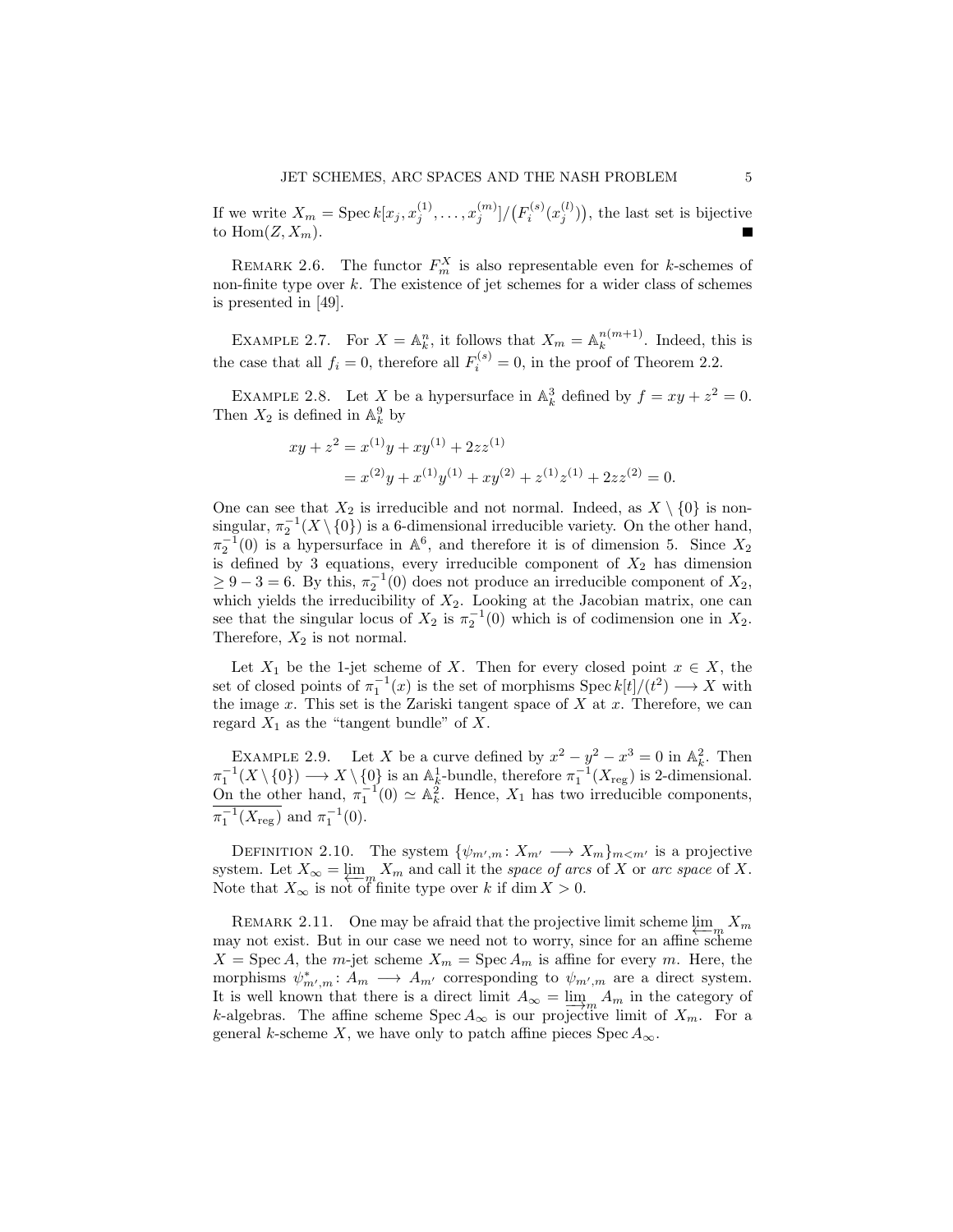Using the representability of  $F_m^X$ , we obtain the following universal property of  $X_{\infty}$ .

PROPOSITION 2.12. Let  $X$  be a scheme of finite type over  $k$ . Then

 $\text{Hom}_k(Z, X_\infty) \simeq \text{Hom}_k(Z \widehat{\times}_{\text{Spec } k} \text{Spec } k[[t]], X)$ 

for an arbitrary k-scheme Z, where  $Z \widehat{\times}_{\text{Spec } k} \text{Spec } k[[t]]$  means the formal completion of  $Z \times_{\text{Spec } k} \text{Spec } k[[t]]$  along the subscheme  $Z \times_{\text{Spec } k} \{0\}.$ 

**PROOF.** By the representability of  $F_m^X$  we obtain an isomorphism of projective systems:

$$
\begin{array}{rcl}\n\downarrow & & \downarrow \\
\text{Hom}_{k}(Z, X_{m+1}) & \simeq & \text{Hom}_{k}(Z \times_{\text{Spec } k} \text{Spec } k[t]/(t^{m+2}), X) \\
\downarrow & & \downarrow \\
\text{Hom}_{k}(Z, X_{m}) & \simeq & \text{Hom}_{k}(Z \times_{\text{Spec } k} \text{Spec } k[t]/(t^{m+1}), X).\n\end{array}
$$

Then, we obtain an isomorphism of the projective limits:

$$
\operatorname{Hom}_k(Z, \varprojlim_m X_m) \simeq \operatorname{Hom}_k(\varinjlim_m (Z \times_{\operatorname{Spec} k} \operatorname{Spec} k[t]/(t^{m+1})), X),
$$

which gives the required isomorphism.

REMARK 2.13. Consider the isomorphism of Proposition 2.12, in particular the case  $Z = \text{Spec } A$  for a k-algebra A, we obtain

$$
Hom_k(Spec A, X_{\infty}) \simeq Hom_k(Spec A[[t]], X).
$$

Here, we note that in general  $A \otimes_k k[[t]] \not\cong A[\hat{\otimes}_k k[[t]]$ , where  $A \hat{\otimes}_k k[[t]]$  is the completion of  $A \otimes_k k[t]$  by the ideal (t). Indeed, for example, for  $A = k[x]$ , the ring  $A[[t]]$  contains  $\sum_{i=0}^{\infty} f_i(x)t^i$  such that deg  $f_i$  are unbounded, while  $A \otimes_k k[[t]]$ does not contain such an element.

Now consider the case  $A = K$  for an extension field  $K \supset k$ ; the bijection

$$
\operatorname{Hom}_k(\operatorname{Spec} K, X_{\infty}) \simeq \operatorname{Hom}_k(\operatorname{Spec} K[[t]], X)
$$

shows that a K-valued point of  $X_{\infty}$  is an arc Spec  $K[[t]] \longrightarrow X$ .

DEFINITION 2.14. Denote the canonical projection  $X_{\infty} \longrightarrow X_m$  induced from the surjection  $k[[t]] \longrightarrow k[t]/(t^{m+1})$  by  $\psi_m$  and the composite  $\pi_m \circ \psi_m$ by  $\pi$ . When we need to specify the base space X, we write it by  $\pi_X$ .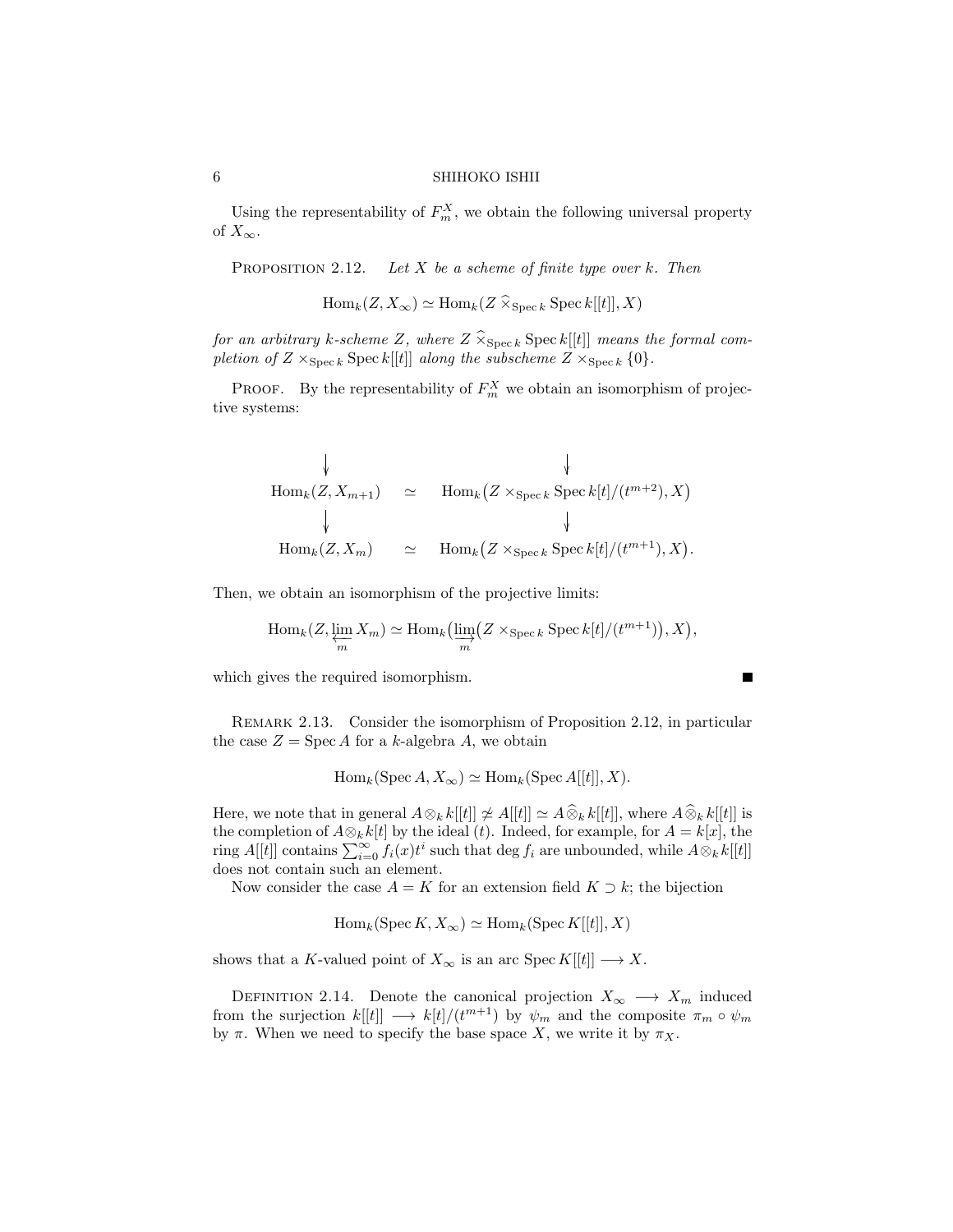A point  $x \in X_\infty$  gives an arc  $\alpha_x$ : Spec  $K[[t]] \longrightarrow X$  and  $\pi(x) = \alpha_x(0)$ , where K is the residue field at x. As the case of m-jets, we denote both  $x \in X_\infty$  and  $\alpha$  corresponding to x by the same symbol  $\alpha$ .

For every  $m \in \mathbb{N}$ ,  $\psi_m(X_\infty)$  is a constructible set, since  $\psi_m(X_\infty) = \psi_{m',m}(X_{m'})$ for sufficiently big  $m'$  [18].

DEFINITION 2.15. Let  $\sigma_m$  denote the canonical morphism  $X \longrightarrow X_m$  induced from the inclusion  $k \hookrightarrow k[t]/(t^{m+1})$   $(m \in \mathbb{N} \cup \{\infty\})$ . Here, we define  $k[t]/(t^{m+1}) = k[[t]]$  for  $m = \infty$ . As  $k \hookrightarrow k[t]/(t^{m+1})$  is a section of the projection  $k[t]/(t^{m+1}) \longrightarrow k$ , our morphism  $\sigma_m: X \longrightarrow X_m$  is a section of  $\pi_m: X_m \longrightarrow X$ .

For a point  $x \in X$ , let K be the residue field at x; then

$$
\sigma_m(x) \colon \operatorname{Spec} K[t]/(t^{m+1}) \longrightarrow X
$$

is an m-jet which factors through  $Spec K \longrightarrow X$  whose image is x. Therefore,  $\sigma_m(x)$  is the constant m-jet at x, this is denoted by  $x_m$ .

EXAMPLE 2.16. If  $X = \mathbb{A}_k^n$ , then

$$
X_{\infty} = \operatorname{Spec} k[x_j, x_j^{(1)}, x_j^{(2)}, \dots | j = 1, \dots, n],
$$

which is isomorphic to  $\mathbb{A}_{k}^{\infty} = \text{Spec } k[x_1, x_2, \ldots, x_i, \ldots]$ . Here, we note that the set of closed points of  $\mathbb{A}_{k}^{\infty}$  does not necessarily coincide with the set

$$
k^{\infty} := \{(a_1, a_2, \dots) \mid a_i \in k\}
$$

(see the following theorem).

THEOREM 2.17.  $([23, Propositions 2.10 and 2.11])$  Every closed point of  $\mathbb{A}_k^{\infty}$  is a k-valued point if and only if the field k is not a countable.

The concept "thin" in the following definition was first introduced in [12].

DEFINITION 2.18. Let X be a variety over k. An arc  $\alpha$ : Spec K[[t]]  $\longrightarrow X$ is said to be *thin* if  $\alpha$  factors through a proper closed subvariety of X. An arc which is not thin is called a *fat arc*.

An irreducible subset C in  $X_{\infty}$  is called a *thin set* if C is contained in  $Z_{\infty}$ for a proper closed subvariety  $Z \subset X$ . An irreducible subset in  $X_{\infty}$  which is not thin is called a fat set.

In case an irreducible subset C has the generic point  $\gamma \in C$  (*i.e.*, the closure  $\overline{\gamma}$  contains C), C is a fat set if and only if  $\gamma$  is a fat arc.

The following was proved in [24, Proposition 2.5].

PROPOSITION 2.19. Let X be a variety over k and  $\alpha$ : Spec K[[t]]  $\longrightarrow X$  and arc. Then the following hold: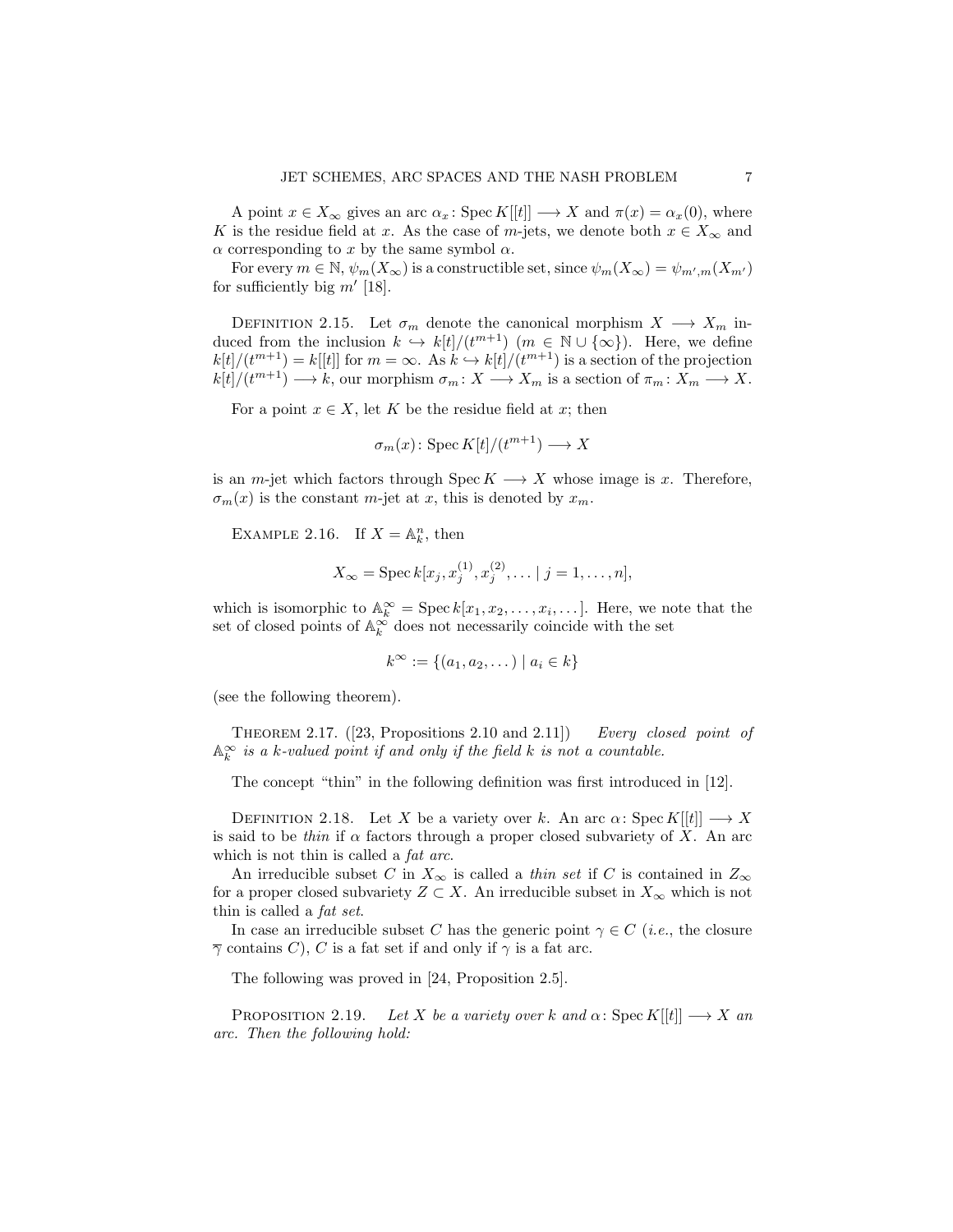- (i)  $\alpha$  is a fat arc if and only if the ring homomorphism  $\alpha^* : \mathcal{O}_{X,\alpha(0)} \longrightarrow K[[t]]$ induced from  $\alpha$  is injective;
- (ii) Assume that  $\alpha$  is fat. For an arbitrary proper birational morphism  $\varphi \colon Y \longrightarrow$  $X, \alpha$  is lifted to Y.

REMARK 2.20. A fat set in  $X_{\infty}$  for a variety X introduces a discrete valuation on the rational function field  $K(X)$  of X. We do not give the construction of the valuation here; the reader may refer to [24]. A Nash component (see the next section) is a fat set, and the Nash map (see the next section) is just the correspondence that associates a fat set to the valuation induced from the fat set [24].

EXAMPLE 2.21. A typical example of a fat set is an irreducible *cylinder* (*i.e.*, the pull back  $\psi_m^{-1}(S)$  of a constructible set  $S \subset X_m$ ) for a non-singular X. Actually, take an *m*-jet  $\alpha_m$ : Spec  $k[t]/(t^{m+1}) \longrightarrow X$  in C; then at a neighborhood of  $x = \alpha_m(0) = \pi_m(\alpha_m)$ , X is étale over  $\mathbb{A}_k^n$ . Therefore, we may assume that  $X = \mathbb{A}_k^n$  and  $x = 0$ . Assume that  $\psi_m^{-1}(\alpha_m)$  is thin. Then it is contained in  $Z_{\infty}$  for some proper closed subset  $Z \subset X$ . Let the m-jet  $\alpha_m$  correspond to a ring homomorphism

$$
\alpha_m^* : k[x_1, ..., x_n] \longrightarrow k[t]/(t^{m+1}), \quad \alpha_m^*(x_i) = \sum_{j=1}^m a_i^{(j)} t^j.
$$

Let  $x_i^{(j)}$  be an indeterminate for every  $i = 1, ..., n$  and  $j \ge m + 1$ . Let

$$
\alpha^* : k[x_1, ..., x_n] \longrightarrow k(x_i^{(j)} \mid i = 1, ..., n, j \ge m+1)[[t]]
$$

be an arc defined by

$$
\alpha^*(x_i) = \sum_{j=1}^m a_i^{(j)} t^j + \sum_{j=m+1}^\infty x_i^{(j)} t^j.
$$

Let  $\alpha^*(f) = F_0(a_i^{(j)}, x_i^{(j)}) + F_1(a_i^{(j)}, x_i^{(j)})t + \cdots + F_\ell(a_i^{(j)}, x_i^{(j)})t^{\ell} + \cdots$  for  $f \in I_Z$ . Then as the  $x_i^{(j)}$  are indeterminates, there is an  $\ell$  such that  $F_\ell \neq 0$ . Hence, we obtain  $\alpha \in \psi_m^{-1}(C)$  such that  $\alpha \notin Z_\infty$ .

EXAMPLE 2.22. ([6]) For a singular variety X, an irreducible cylinder is not necessarily fat. Indeed, let  $X$  be the Whitney Umbrella, which is a hypersurface defined by  $xy^2 - z^2 = 0$  in  $\mathbb{A}_k^3$ . For  $m \ge 1$ , let

$$
\alpha_m^* \colon k[x, y, z]/(xy^2 - z^2) \longrightarrow k[t]/(t^{m+1})
$$

be the m-jet defined by  $\alpha_m(x) = t$ ,  $\alpha_m(y) = 0$ ,  $\alpha_m(z) = 0$ . Then the cylinder  $\psi_m^{-1}(\alpha_m)$  is contained in  $\text{Sing}(X)_{\infty}$ , where  $\text{Sing}(X) = (y = z = 0)$ . This is proved as follows: Let an arbitrary  $\alpha \in \psi_m^{-1}(\alpha_m)$  be induced from

$$
\alpha^* \colon k[x, y, z] \longrightarrow k[[t]]
$$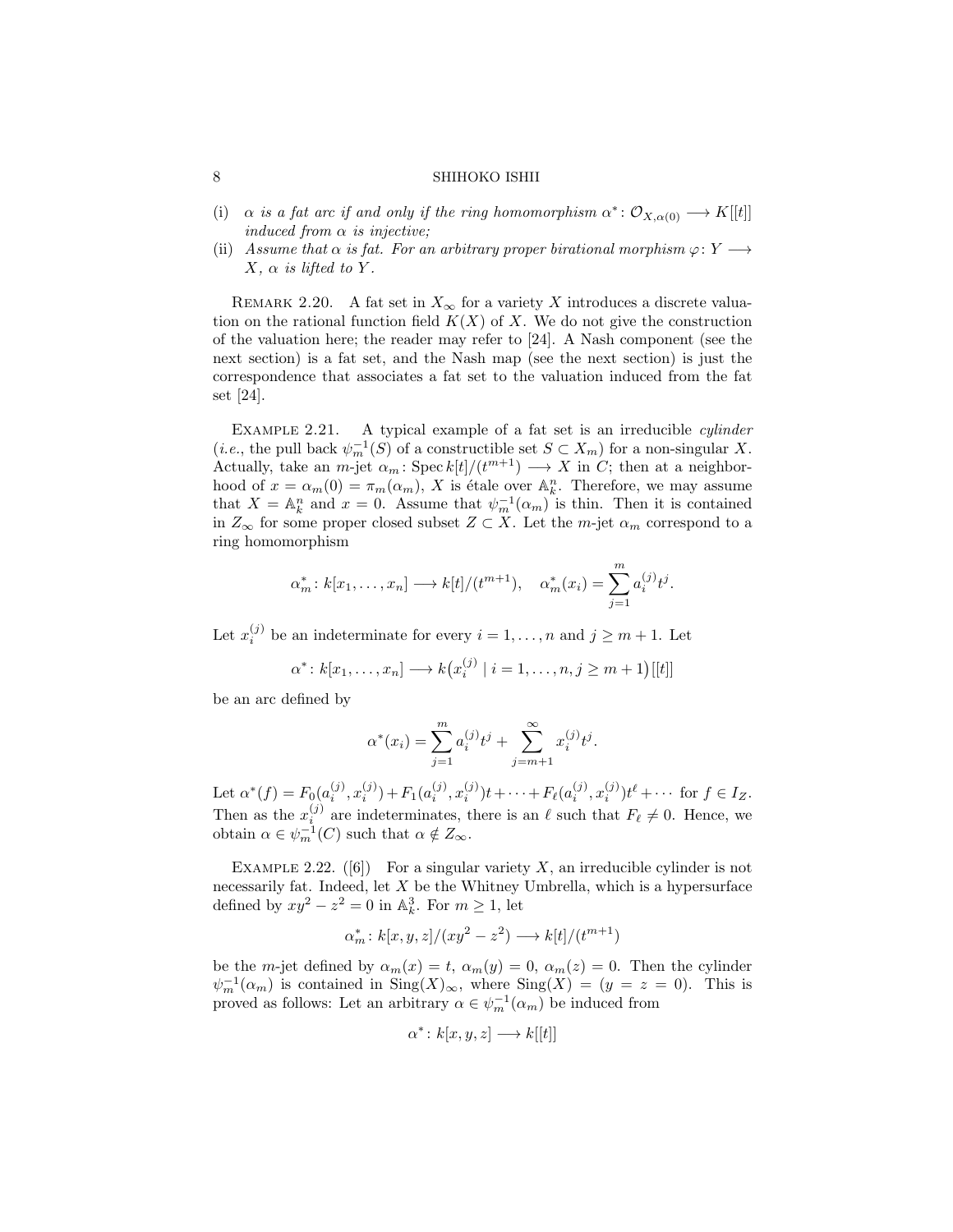with

$$
\alpha^*(x) = \sum_{j=1}^{\infty} a_j t^j, \alpha^*(y) = \sum_{j=1}^{\infty} b_j t^j, \alpha^*(z) = \sum_{j=1}^{\infty} c_j t^j,
$$

where we note that  $a_1 = 1$ . Then the condition  $\alpha^*(xy^2 - z^2) = 0$  implies that the initial term of  $\alpha^*(xy^2)$  and that of  $\alpha^*(z^2)$  cancel each other. If  $\alpha^*(y) \neq 0$ , then the order of  $\alpha^*(xy^2)$  is odd, while if  $\alpha^*(z) \neq 0$ , the order of  $\alpha^*(z^2)$  is even. Hence if  $\alpha^*(y) \neq 0$  or  $\alpha^*(z) \neq 0$ , then the initial term of  $\alpha^*(xy^2)$  and that of  $\alpha^{*}(z^2)$  do not cancel each other. Therefore,  $\alpha^{*}(y) = \alpha^{*}(z) = 0$ , which shows that  $\psi_m^{-1}(\alpha_m) \subset \text{Sing}(X)_{\infty}$ .

# 3. Properties of jet schemes and arc spaces. Consider

 $\mathbb{G}_m = \mathbb{A}^1 \setminus \{0\} = \operatorname{Spec} k[s,s^{-1}]$ 

as a multiplicative group scheme. For  $m \in \mathbb{N} \cup \{\infty\}$ , the morphism

$$
k[t]/(t^{m+1}) \longrightarrow k[s, s^{-1}, t]/(t^{m+1})
$$

defined by  $t \mapsto s \cdot t$  gives an action

$$
\mu_m \colon \mathbb{G}_m \times_{\operatorname{Spec} k} \operatorname{Spec} k[t]/(t^{m+1}) \longrightarrow \operatorname{Spec} k[t]/(t^{m+1})
$$

of  $\mathbb{G}_m$  on  $\mathrm{Spec}\, k[t]/(t^{m+1})$ . Therefore, it gives an action

 $\mu_{Xm} : \mathbb{G}_m \times_{\text{Spec } k} X_m \longrightarrow X_m$ 

of  $\mathbb{G}_m$  on  $X_m$ . As  $\mu_m$  is extended to a morphism:

$$
\overline{\mu}_m \colon \mathbb{A}^1 \times_{\operatorname{Spec} k} \operatorname{Spec} k[t]/(t^{m+1}) \longrightarrow \operatorname{Spec} k[t]/(t^{m+1}),
$$

we obtain the extension

(3.1) 
$$
\overline{\mu}_{Xm} : \mathbb{A}^1 \times_{\text{Spec } k} X_m \longrightarrow X_m
$$

of  $\mu_{Xm}$ .

Note that  $\overline{\mu}_{X_m}(\{0\}\times\alpha)=x_m$ , where  $x_m$  is the trivial  $m$ -jet on  $x=\alpha(0)\in X$ . Therefore, every orbit  $\mu_{Xm}(\mathbb{G}_m \times {\alpha})$  contains the trivial m-jet on  $\alpha(0)$  in its closure.

PROPOSITION 3.1. For  $m \in \mathbb{N} \cup \{\infty\}$ , let  $Z \subset X_m$  be a  $\mathbb{G}_m$ -invariant closed subset. Then the image  $\pi_m(Z)$  is closed in X. In particular, the image  $\pi_m(Z)$ of an irreducible component  $Z$  of  $X_m$  is closed in  $X$ .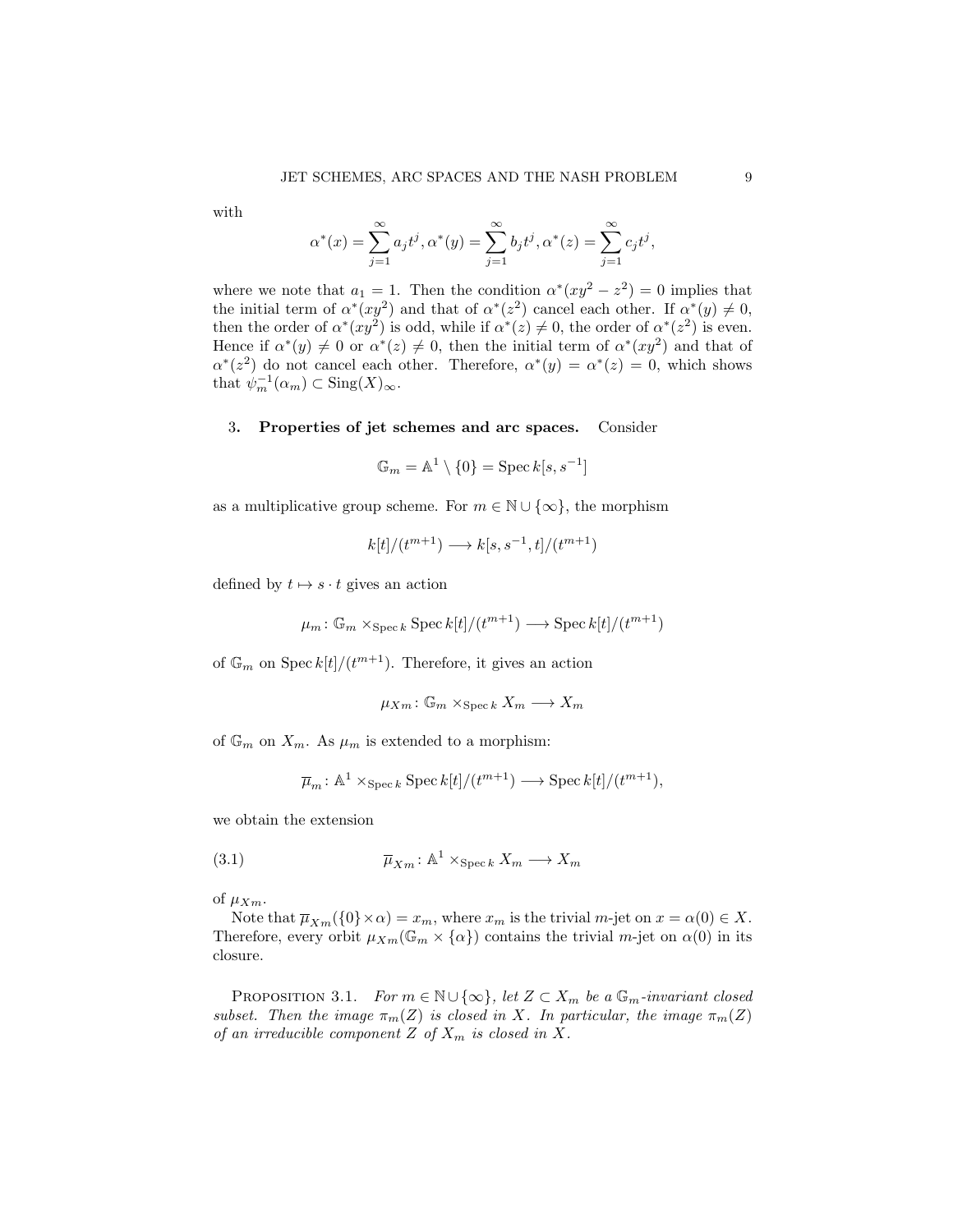PROOF. Let  $Z \subset X_m$  be an  $\mathbb{G}_m$ -invariant closed subset. Then we obtain

$$
\overline{\mu}_{Xm}(\mathbb{A}^1 \times Z) = Z.
$$

On the other hand,  $\overline{\mu}_{Xm}(\{0\}\times Z)=\sigma_m\circ\pi_m(Z)$  by the note after (3.1). Therefore, as Z is closed, it follows that

$$
Z \supset \overline{\sigma_m \circ \pi_m(Z)} \supset \sigma_m(\overline{\pi_m(Z)}),
$$

which yields  $\pi_m(Z) \supset \overline{\pi_m(Z)}$ .

PROPOSITION 3.2. Let  $f: X \longrightarrow Y$  be a morphism of k-schemes of finite type. Then a canonical morphism  $f_{\infty}: X_{\infty} \longrightarrow Y_{\infty}$  is induced such that the following diagram is commutative:



PROOF. The morphism  $f_{\infty}$  is induced as the projective limit of  $f_m$   $(m \in \mathbb{N})$ .

PROPOSITION 3.3. Let  $f: X \longrightarrow Y$  be a proper birational morphism of kschemes of finite type such that  $f|_{X\setminus W} : X \setminus W \simeq Y \setminus V$ , where  $W \subset X$  and  $V \subset Y$  are closed. Then  $f_{\infty}$  gives a bijection  $X_{\infty} \setminus W_{\infty} \longrightarrow Y_{\infty} \setminus V_{\infty}$ .

PROOF. Let  $\alpha \in Y_\infty \setminus V_\infty$ . Then  $\alpha(\eta) \in X \setminus V$ . As  $X \setminus W \simeq Y \setminus V$ , we obtain the following commutative diagram:



Then, as  $f$  is a proper morphism, by the valuative criteria of properness, there is a unique morphism  $\tilde{\alpha}$ : Spec  $K[[t]] \longrightarrow Y$  such that  $f \circ \tilde{\alpha} = \alpha$ . This shows the bijectivity as required.

The following is the version for  $m = \infty$  of Proposition 2.4.

 $\blacksquare$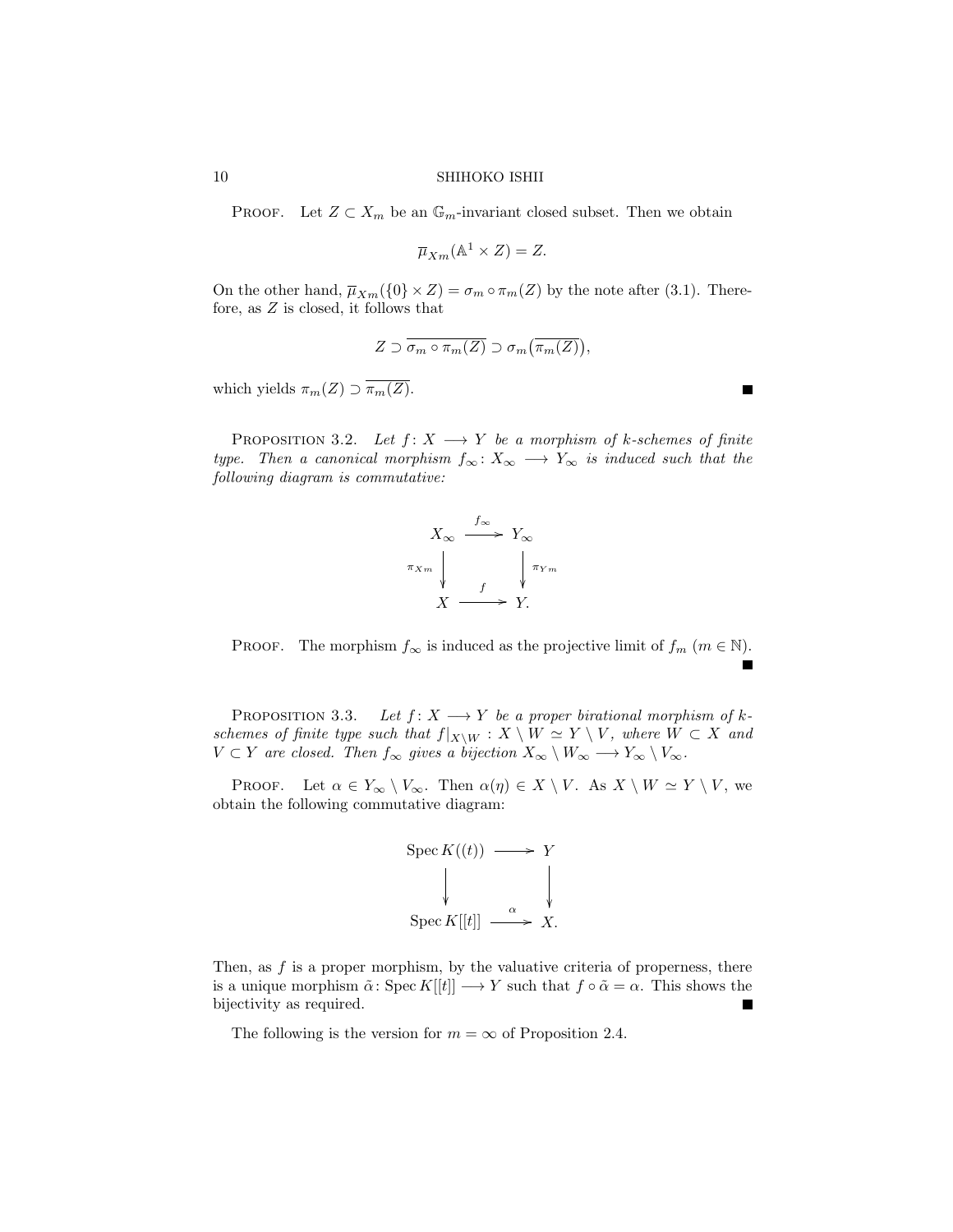PROPOSITION 3.4. If  $f: X \longrightarrow Y$  is an étale morphism, then

$$
X_{\infty} \simeq Y_{\infty} \times_Y X.
$$

PROOF. As  $\lim_{x \to \infty} (Y_m \times_Y X) = (\lim_{x \to \infty} Y_m) \times_Y X$ , the case  $m = \infty$  is reduced to the case  $m < \infty$ , which is proved in Proposition 2.4.

PROPOSITION 3.5. There is a canonical isomorphism  $(X \times Y)_m \simeq X_m \times Y_m$ , for every  $m \in \mathbb{N} \cup \{\infty\}.$ 

PROOF. For an arbitrary k-scheme Z and  $m < \infty$ ,

$$
Hom_k(Z, X_m \times Y_m) \simeq Hom_k(Z, X_m) \times Hom_k(Z, Y_m),
$$

and the right-hand side is isomorphic to

$$
\begin{aligned} \text{Hom}_{k}(Z \times_{\text{Spec } k} \text{Spec } k[t]/(t^{m+1}), X) \times \text{Hom}_{k}(Z \times_{\text{Spec } k} \text{Spec } k[t]/(t^{m+1}), Y) \\ &\simeq \text{Hom}_{k}(Z \times_{\text{Spec } k} \text{Spec } k[t]/(t^{m+1}), X \times Y) \\ &\simeq \text{Hom}_{k}(Z, (X \times Y)_{m}). \end{aligned}
$$

The case  $m = \infty$  follows from this.

PROPOSITION 3.6. Let  $f: X \longrightarrow Y$  be an open immersion (resp. closed immersion) of k-schemes of finite type. Then the induced morphism  $f_m: X_m \longrightarrow$  $Y_m$  is also an open immersion (resp. closed immersion) for every  $m \in \mathbb{N} \cup \{\infty\}.$ 

PROOF. The open case follows from Lemma 2.5 and Proposition 3.4. For the closed case, we may assume that Y is affine. If Y is defined by  $f_i$   $(i = 1, \ldots, r)$ in an affine space, then X is defined by  $f_i$   $(i = 1, \ldots, r, \ldots, u)$  with  $r \leq u$  in the same affine space. Then  $Y_m$  is defined by  $F_i^{(s)}$   $(i = 1, \ldots, r, s \leq m)$  and  $X_m$ is defined by  $F_i^{(s)}$   $(i = 1, ..., r, ..., u, s \leq m)$  in the corresponding affine space. This shows that  $X_m$  is a closed subscheme of  $Y_m$ .

REMARK 3.7. In the above proposition we see that the properties of open or closed immersion of the base spaces is inherited by the morphism of the space of jets and arcs. But some properties are not inherited. For example, surjectivity and closedness are not inherited.

EXAMPLE 3.8. There is an example that  $f: X \longrightarrow Y$  is surjective and closed but  $f_{\infty}: X_{\infty} \longrightarrow Y_{\infty}$  is neither surjective nor closed. Let  $X = \mathbb{A}_{\mathbb{C}}^2$  and  $G = \langle (\begin{array}{cc} 0 \\ 0 \end{array}) \rangle$  be a finite cyclic subgroup in GL(2  $\mathbb{C}$ ) acting on X where  $n \geq 2$  and  $\epsilon$  $\binom{\epsilon}{0} \binom{\epsilon}{0}$  be a finite cyclic subgroup in GL(2, C) acting on X, where  $n \geq 2$  and  $\epsilon$ is a primitive *n*-th root of unity. Let  $Y = X/G$  be the quotient of X by the action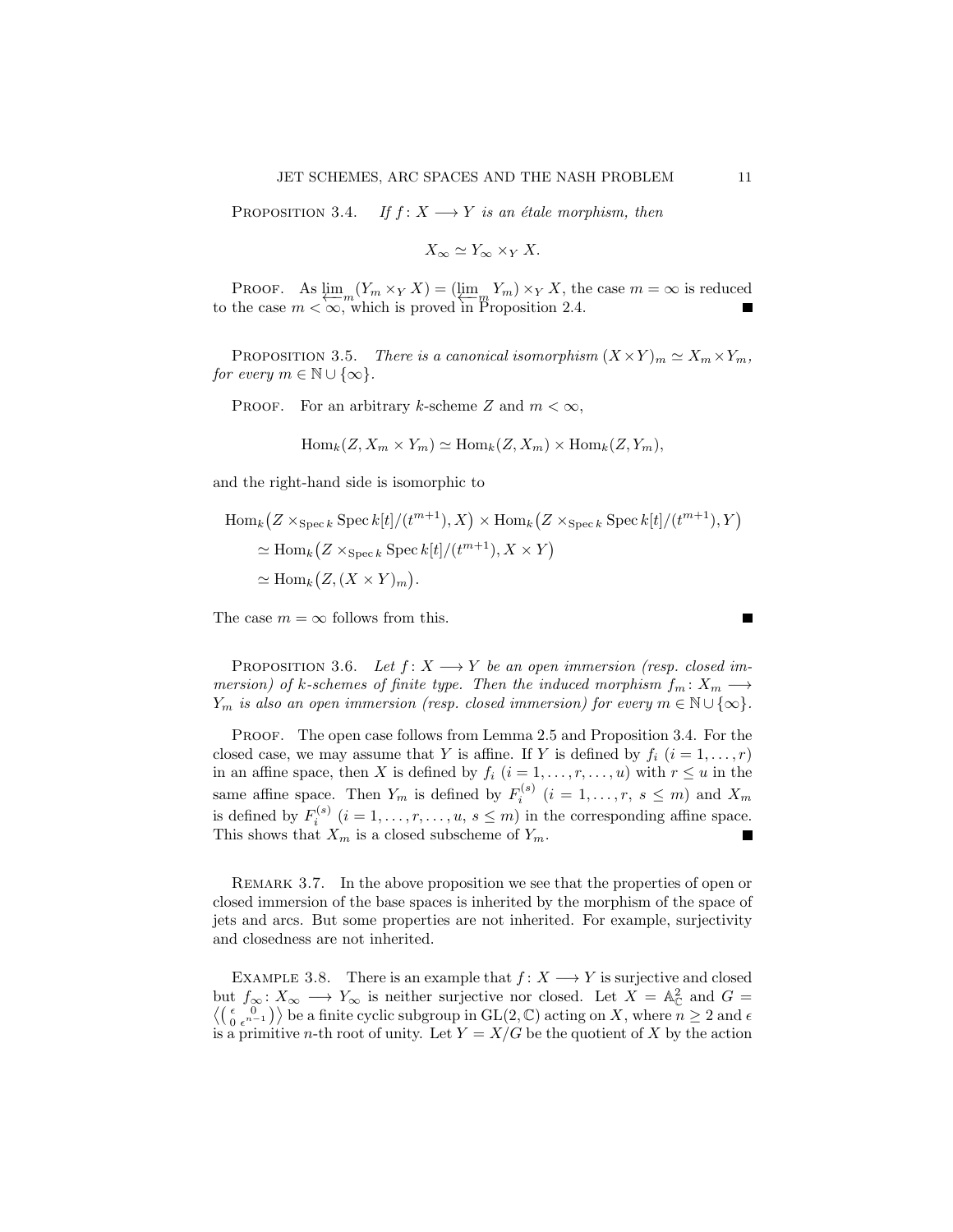of G. Then it is well known that the singularity appearing in Y is an  $A_{n-1}$ -singularity. Then the canonical projection  $f: X \longrightarrow Y$  is closed and surjective. We will see that these two properties are not inherited by  $f_{\infty}: X_{\infty} \longrightarrow Y_{\infty}$ . Let p be the image  $f(0) \in Y$ . Then by the commutativity of



we obtain  $\pi_X^{-1}(0) = f_{\infty}^{-1} \circ \pi_Y^{-1}(p)$ . Here,  $\pi_X^{-1}(0)$  is irreducible, since X is nonsingular. On the other hand  $\pi_Y^{-1}(p)$  has  $(n-1)$ -irreducible components by [36], [21]. Therefore the morphism  $f_{\infty}$  is not surjective for  $n \geq 3$ . As  $X \setminus \{0\} \longrightarrow$  $Y \setminus \{p\}$  is étale, the morphism  $(X \setminus \{0\})_{\infty} \longrightarrow (Y \setminus \{p\})_{\infty}$  is also étale by Proposition 3.4. Since  $Y_{\infty}$  is irreducible,  $f_{\infty}$  is dominant. Therefore,  $f_{\infty}$  is not closed.

Next we think of the irreducibility of the arc space or jet schemes. The following theorem was proved in [27]. In [22] we gave another proof by using [21, Lemma 2.12] and a resolution of the singularities. Here we present a proof without using a resolution.

THEOREM 3.9. If the characteristic of  $k$  is zero, then the space of arcs of a variety X is irreducible.

PROOF. By [21, Lemma 2.12] we obtain the following:

- (1) Given any arc  $\phi$ : Spec  $k'[[s]] \longrightarrow X$ , we construct an arc  $\Phi$  such that  $\phi \in {\overline{\{\Phi\}}}$ and  $\Phi(0) = \Phi(\eta) = \phi(\eta)$ .
- (2) We construct an arc  $\Psi$  such that  $\Phi \in \overline{\{\Psi\}}$  and  $\Psi(\eta) \in X \setminus \text{Sing } X$ .

Now for this  $\Psi$  we apply the procedure (1) again, obtaining a new arc  $\Psi'$ such that  $\Psi \in \overline{\{\Psi'\}}$  and  $\Psi'(0) = \Psi'(\eta) = \Psi(\eta) \in X \setminus \text{Sing } X$ . If we let  $\pi(\Psi') =$  $\Psi'(0) = \lambda$ , then  $\Psi' \in \pi^{-1}(\lambda)$ . As  $\lambda \in X \setminus \text{Sing } X$ , it follows that

$$
\Psi' \in \pi^{-1}(\lambda) \subset \overline{\pi^{-1}(\rho)},
$$

where  $\rho$  is the generic point of X. This yields  $\phi \in \overline{\pi^{-1}(\rho)}$ , which is an irreducible closed subset.

EXAMPLE 3.10. ([21, Example 2.13]) If the characteristic of k is  $p > 0$ ,  $X_{\infty}$  is not necessarily irreducible. For example, the hypersurface X defined by  $x^p - y^p z = 0$  has an irreducible component in  $(\text{Sing } X)_{\infty}$  which is not in the closure of  $X_{\infty} \setminus (\text{Sing } X)_{\infty}$ .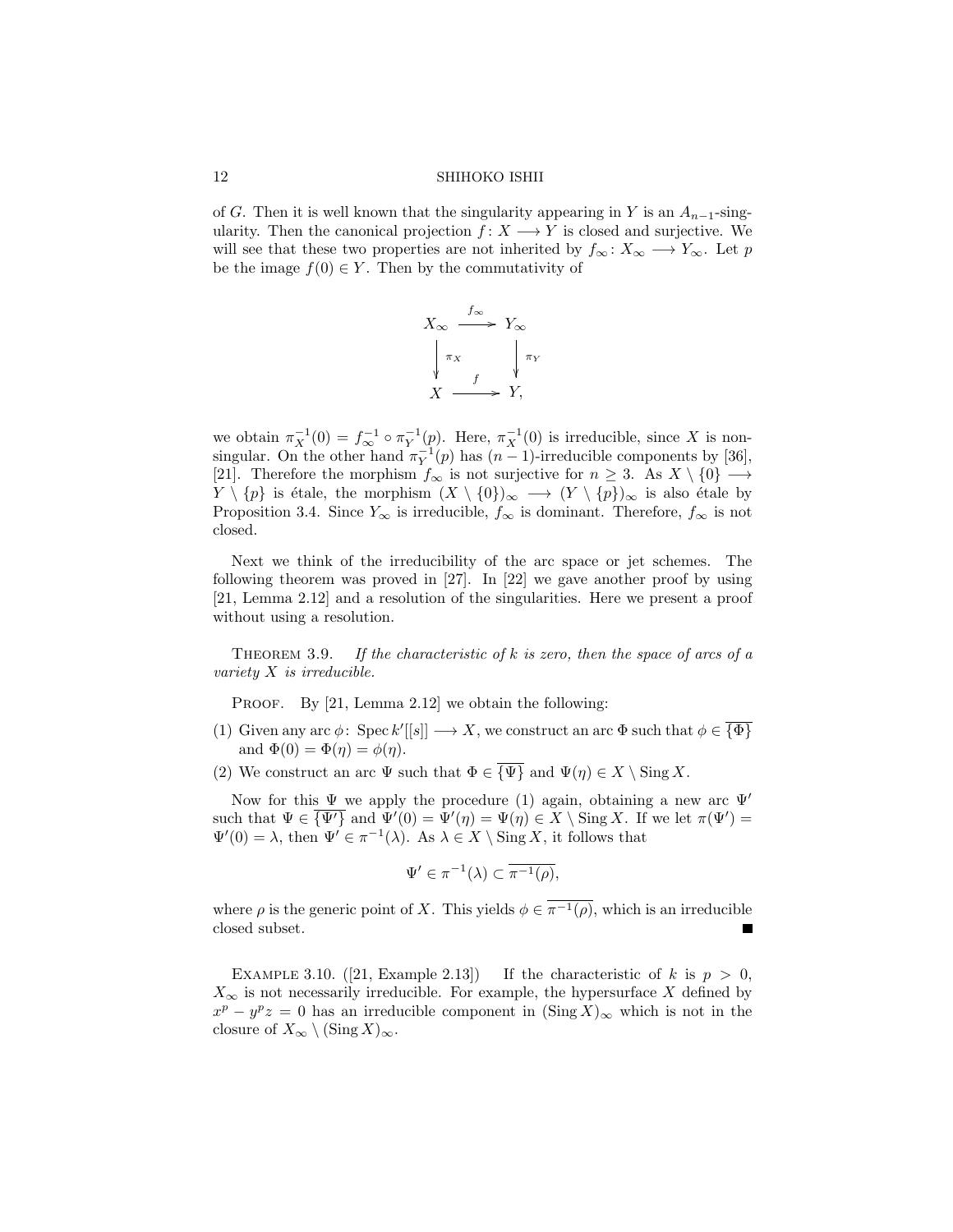EXAMPLE 3.11.  $([23])$  Let X be a toric variety over an algebraically closed field of arbitrary characteristic. Then  $X_{\infty}$  is irreducible.

Next let us think of  $m$ -jet schemes. A space of  $m$ -jets is not necessarily irreducible even if the characteristic of  $k$  is zero (see Example 2.9).

THEOREM 3.12.  $([34])$  If X is a variety of locally complete intersection over an algebraically closed field of characteristic zero, then  $X_m$  is irreducible for all  $m \geq 1$  if and only if X has rational singularities.

Another situation in which a geometric property of space of jets determines the singularities on the base space is as follows.

THEOREM 3.13.  $(14)$  Let X be a reduced divisor on a nonsingular variety over  $\mathbb{C}$ . Then X has terminal singularities if and only if  $X_m$  is normal for every  $m \in \mathbb{N}$ .

4. Introduction to the Nash problem. In this section, we assume the existence of resolutions of singularities. It is sufficient to assume that the characteristic of  $k$  is zero. One of the most mysterious and fascinating problems in arc spaces is the Nash problem, which was posed by Nash in a preprint in 1968. It is a question about the Nash components and the essential divisors. First we introduce the concept of essential divisors.

DEFINITION 4.1. Let X be a variety,  $g: X_1 \longrightarrow X$  a proper birational morphism from a normal variety  $X_1$ , and  $E \subset X_1$  an irreducible exceptional divisor of g. Let  $f: X_2 \longrightarrow X$  be another proper birational morphism from a normal variety  $X_2$ . The birational map  $f^{-1} \circ g: X_1 \dashrightarrow X_2$  is defined on a (nonempty) open subset  $E^0$  of E. Because of Zariski's main theorem, the "undefined locus" of a birational map between normal varieties is of codimension  $\geq 2$ . The closure of  $(f^{-1} \circ g)(E^0)$  is called the *center* of E on  $X_2$ .

We say that E appears in f (or in  $X_2$ ), if the center of E on  $X_2$  is also a divisor. In this case the birational map  $f^{-1} \circ g: X_1 \dashrightarrow X_2$  is a local isomorphism at the generic point of  $E$  and we denote the birational transform of  $E$  on  $X_2$  again by E. For our purposes  $E \subset X_1$  is identified with  $E \subset X_2$ . Such an equivalence class is called an exceptional divisor over X.

DEFINITION 4.2. Let X be a variety over k and let Sing X be the singular locus of  $X$ . In this paper, by a *resolution* of the singularities of  $X$  we mean a proper, birational morphism  $f: Y \longrightarrow X$  with Y non-singular such that the restriction  $Y \setminus f^{-1}(\text{Sing } X) \longrightarrow X \setminus \text{Sing } X$  of f is an isomorphism.

DEFINITION 4.3. An exceptional divisor  $E$  over  $X$  is called an *essential divisor* over X if for every resolution  $f: Y \longrightarrow X$ , the center of E on Y is an irreducible component of  $f^{-1}(\text{Sing } X)$ .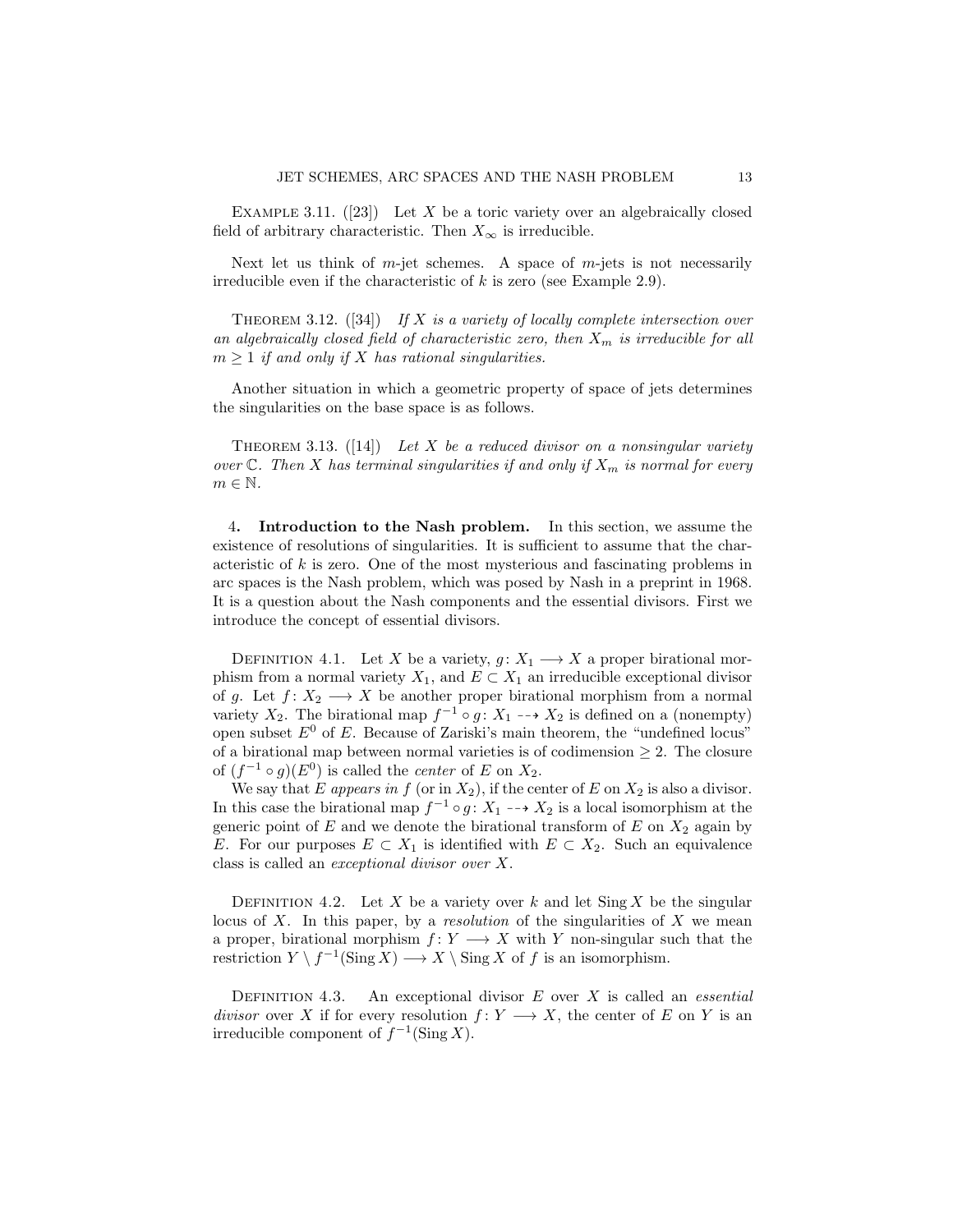For a given resolution  $f: Y \longrightarrow X$ , the center of an essential divisor is called an *essential component* of Y.

PROPOSITION 4.4. Let  $f: Y \longrightarrow X$  be a resolution of the singularities of a variety X. The set

$$
\mathcal{E} = \mathcal{E}_{Y/X} = \left\{ \begin{array}{c} \text{irreducible components of } f^{-1}(\text{Sing } X) \\ \text{which are centers of essential divisors over } X \end{array} \right\}
$$

corresponds bijectively to the set of all essential divisors over X. In particular, the set of essential divisors over  $X$  is a finite set.

PROOF. The map

 ${\rm \{essential \ divisors \ over \ } X\} \longrightarrow {\cal E}_{Y/X}, \quad E \mapsto {\rm center \ of \ } E \ {\rm on \ } Y$ 

is surjective by the definition of essential components. To prove the injectivity, take an essential component C and then blow up  $Y' \longrightarrow Y$  with center C. Then there is a unique divisor  $E \subset Y'$  dominating C. Let  $Y'' \longrightarrow Y'$  be a resolution of the singularities of  $Y'$ . Then E is the unique exceptional divisor on  $Y''$  that dominates C. Therefore, every exceptional divisor over X with center  $C \subset Y$ has center contained in  $E$  on a resolution  $Y''$  of the singularities of  $X$ . Therefore, by the definition of essential divisor, this  $E$  is the unique essential divisor whose center on  $Y$  is  $C$ .

C. Bourvier and G. Gonzalez-Sprinberg also introduced "essential divisors" and "essential components" in [2] and [3], but we should note that their definitions are different from ours. In order to distinguish them we give different names to their "essential divisors" and "essential components".

DEFINITION 4.5.  $([2], [3])$  An exceptional divisor E over X is called a BGSessential divisor over  $X$  if  $E$  appears in every resolution. An exceptional divisor E over X is called a  $BGS$ -essential component over X if the center of E on every resolution f of the singularity of X is an irreducible component of  $f^{-1}(E')$ , where  $E'$  is the center of  $E$  on  $X$ .

We will see how different they are from our essential divisors and essential components. First we see that they coincide for the 2-dimensional case. To show this we need to introduce the concept of minimal resolution.

DEFINITION 4.6. A resolution  $f: Y \longrightarrow X$  of the singularities of X is called the minimal resolution if for any resolution  $g: Y' \longrightarrow X$ , there is a unique morphism  $Y' \longrightarrow Y$  over X.

It is known that for a surface X the minimal resolution  $f: Y \longrightarrow X$  exists. It is characterized by the fact that  $Y$  has no exceptional curve of the first kind over X.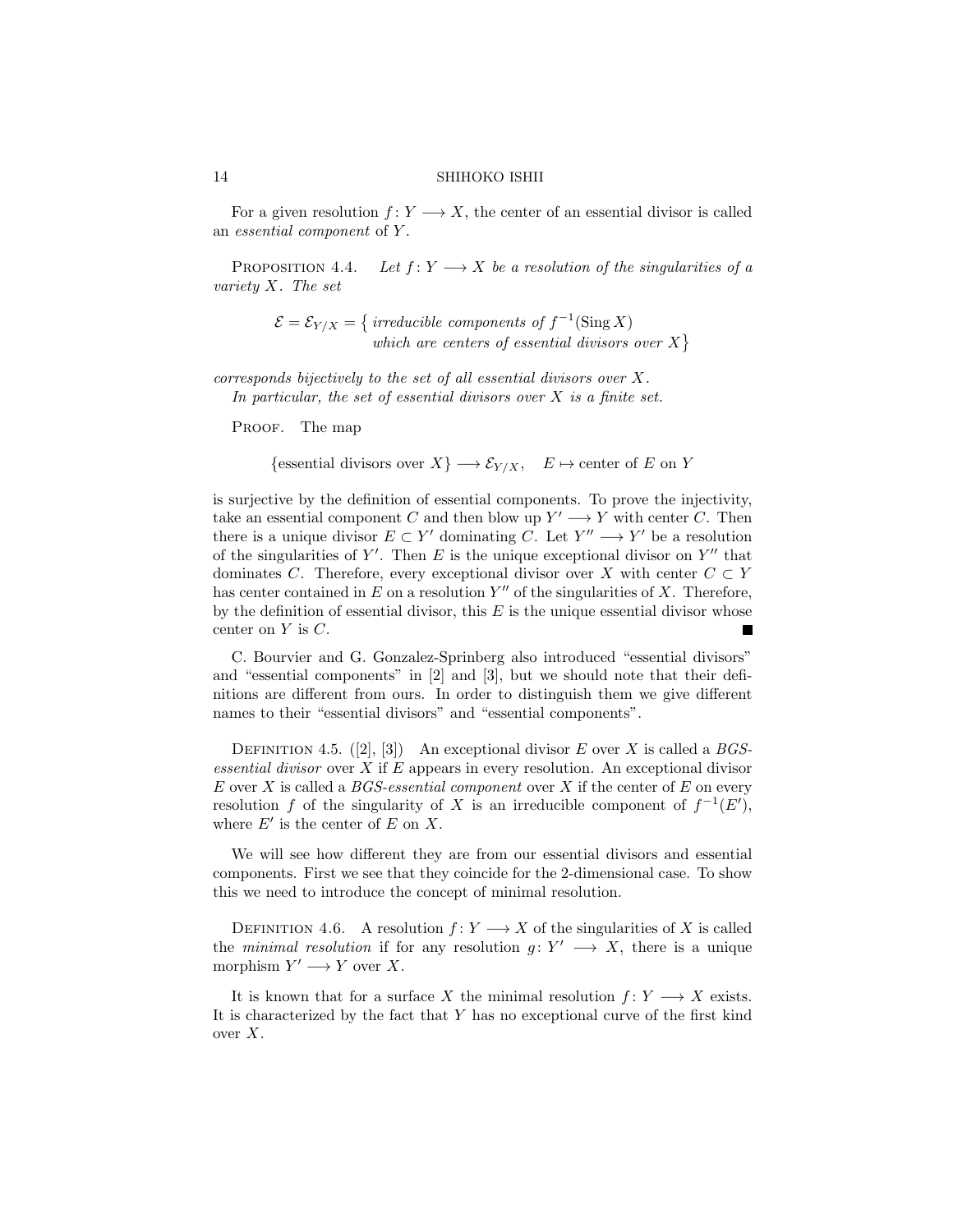For a higher dimensional variety  $X$ , the minimal resolution does not necessarily exist. For example,  $X = \{xy - zw = 0\} \subset \mathbb{A}^4$  has two resolutions, neither of which dominates the other. These two resolutions are obtained as follows: first take a blow-up  $f: \tilde{Y} \longrightarrow X$  at the origin of X which has a unique singular point at the origin. Then  $f$  is a resolution of the singularity of  $X$  and the exceptional divisor E of f is isomorphic to  $\mathbb{P}^1 \times \mathbb{P}^1$ . Here we have two contractions  $g_1: Y_1 \longrightarrow X$ ,  $g_2: Y_2 \longrightarrow X$  whose restrictions are the first projection  $p_1: E = \mathbb{P}^1 \times \mathbb{P}^1 \longrightarrow \mathbb{P}^1$  and the second projection  $p_2: E = \mathbb{P}^1 \times \mathbb{P}^1 \longrightarrow \mathbb{P}^1$ , respectively. Both  $Y_i$ 's are non-singular, therefore the  $f_i$ 's are resolutions of the singularity of X. It is clear that there is no morphism between  $Y_1$  and  $Y_2$  over X.

PROPOSITION 4.7. If X is a surface, then each set of "essential divisors", "BGS-essential divisors" and "BGS-essential components" are bijective with the set of the components of the fiber  $f^{-1}(\text{Sing }X)$ , where  $f: Y \longrightarrow X$  is the minimal resolution. These are also essential components on the minimal resolution.

REMARK 4.8. The four concepts "essential divisor", "essential component". "BGS-essential divisor" and "BGS-essential component" are mutually different in general.

First, our essential component is different from the others, because it is a closed subset on a specific resolution and the others are all equivalence classes of divisors.

Next, a BGS-essential divisor is different from a BGS-essential component or an essential divisor. Indeed, for  $X = (xy - zw = 0) \subset \mathbb{A}_k^4$ , the exceptional divisor obtained by a blow-up at the origin is the unique essential divisor and also the unique BGS-essential component, while there is no BGS-essential divisor, since X has a resolution whose exceptional set does not contain a divisor.

Finally a BGS-essential component and an essential divisor are different. Indeed, consider a cone generated by  $(0,0,1)$ ,  $(2,0,1)$ ,  $(1,1,1)$ ,  $(0,1,1)$  in  $\mathbb{R}^3$ . It is well known that a cone generated by integer points in a real Euclidean space defines an affine toric variety (see [15, 38] for a basic notion of toric variety). Let  $X$  be the affine toric variety defined by this cone. Then the canonical subdivision adding a 1-dimensional cone  $\mathbb{R}_{\geq 0}(1, 0, 1)$  is a resolution of X. As the singular locus of  $X$  is of dimension one, there is no small resolution. Therefore, the divisor  $D_{(1,0,1)}$  is the unique essential divisor, while  $D_{(1,1,2)}$  and  $D_{(2,1,2)}$  are BGS-essential components by the criterion [2, Theorem 2.3].

DEFINITION 4.9. Let X be a variety and  $\pi: X_{\infty} \longrightarrow X$  the canonical projection. An irreducible component C of  $\pi^{-1}(\text{Sing } X)$  is called a Nash component if it contains an arc  $\alpha$  such that  $\alpha(\eta) \notin \text{Sing } X$ . This is equivalent to saying  $C \not\subset (\text{Sing } X)_{\infty}.$ 

The following lemma was quoted earlier for the irreducibility of the space of arcs (Theorem 3.9).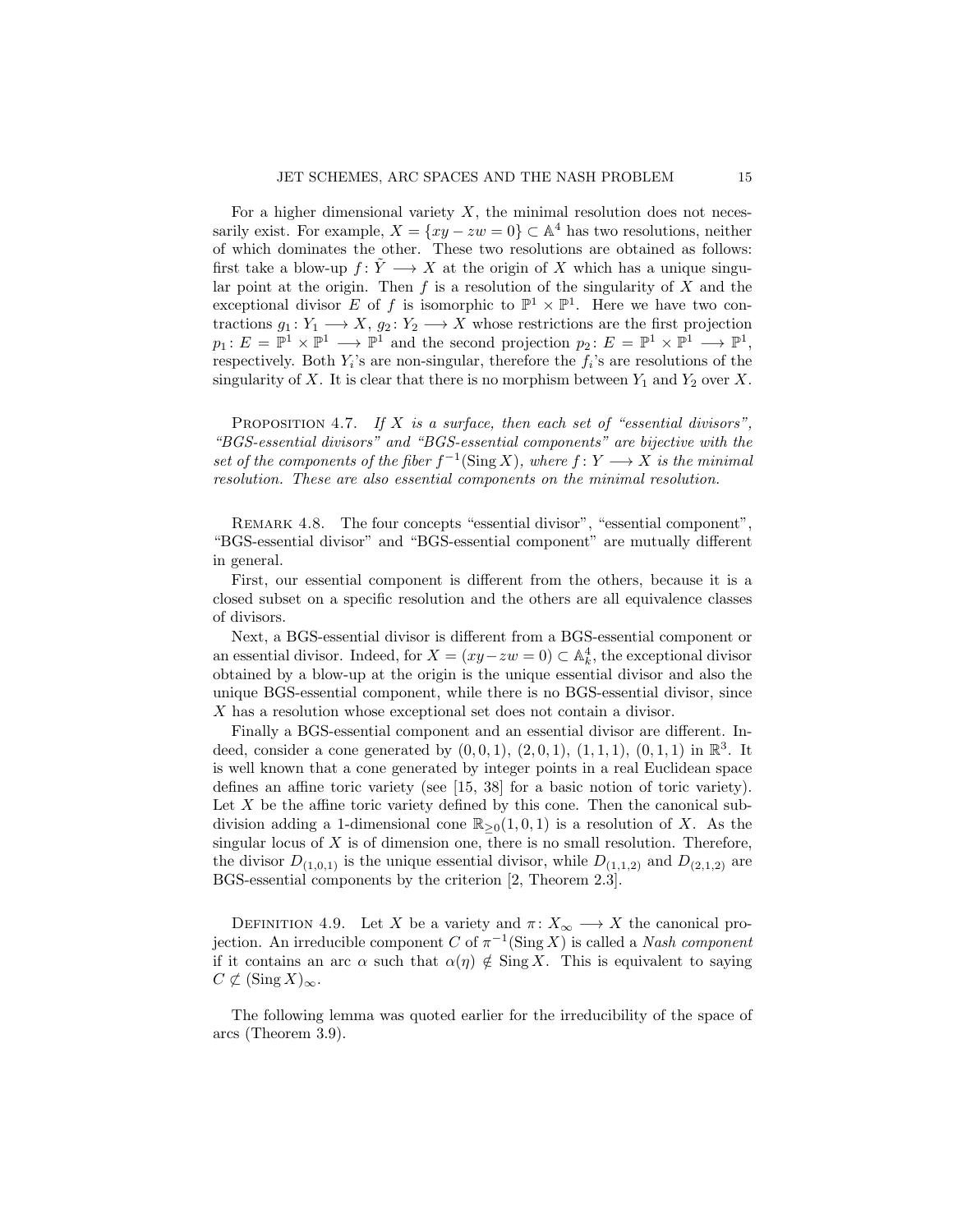LEMMA 4.10.  $([21])$  If the characteristic of the base field k is zero, then every irreducible component of  $\pi^{-1}(\text{Sing } X)$  is a Nash component.

We note that this lemma does not hold for the positive characteristic case. Indeed, Example 3.10 is an example where  $\pi^{-1}(\text{Sing } X)$  has an irreducible component which is not a Nash component.

Let  $f: Y \longrightarrow X$  be a resolution of the singularities of X and  $E_l$   $(l = 1, \ldots, r)$ the irreducible components of  $f^{-1}(\text{Sing } X)$ . Now we are going to introduce a map  $\mathcal N$  which is called the Nash map

$$
\left\{\begin{matrix}\text{Nash components} \\ \text{of the space of arcs} \\ \text{of } X\end{matrix}\right\} \xrightarrow{\mathcal{N}} \left\{\begin{matrix}\text{essential} \\ \text{components} \\ \text{on } Y\end{matrix}\right\} \simeq \left\{\begin{matrix}\text{essential} \\ \text{divisors} \\ \text{over } X\end{matrix}\right\}.
$$

4.1. Construction of the Nash map. The resolution  $f: Y \longrightarrow X$  induces a morphism  $f_{\infty} : Y_{\infty} \longrightarrow X_{\infty}$  of schemes. Let  $\pi_Y : Y_{\infty} \longrightarrow Y$  be the canonical projection. As Y is non-singular,  $(\pi_Y)^{-1}(E_l)$  is irreducible for every l. Denote by  $(\pi_Y)^{-1}(E_l)$ <sup>o</sup> the open subset of  $(\pi_Y)^{-1}(E_l)$  consisting of the points corresponding to arcs  $\beta$ : Spec  $K[[t]] \longrightarrow Y$  such that  $\beta(\eta) \notin \bigcup_{l} E_l$ . Let  $C_i$   $(i \in I)$  be the Nash components of X. Denote by  $C_i^o$  the open subset of  $C_i$  consisting of the points corresponding to arcs  $\alpha$ : Spec  $K[[t]] \longrightarrow X$  such that  $\alpha(\eta) \notin \text{Sing } X$ . As  $C_i$  is a Nash component, we have  $C_i^o \neq \emptyset$ . The restriction of  $f_{\infty}$  gives

$$
f'_{\infty} : \bigcup_{l=1}^r (\pi_Y)^{-1}(E_l)^o \longrightarrow \bigcup_{i \in I} C_i^o.
$$

By Proposition 3.3,  $f'_{\infty}$  is surjective. Hence, for each  $i \in I$  there is a unique  $l_i$ such that  $1 \leq l_i \leq r$  and the generic point  $\beta_{l_i}$  of  $(\pi_Y)^{-1}(E_{l_i})^o$  is mapped to the generic point  $\alpha_i$  of  $C_i^o$ . By this correspondence  $C_i \mapsto E_{l_i}$  we obtain a map

$$
\mathcal{N}\colon\left\{\begin{matrix} \text{Nash components}\\ \text{of the space of arcs}\\ \text{through Sing }X \end{matrix}\right\}\longrightarrow\left\{\begin{matrix} \text{irreducible}\\ \text{components}\\ \text{of }f^{-1}(\text{Sing }X) \end{matrix}\right\}.
$$

LEMMA 4.11. The map  $N$  is an injective map to the subset {essential components on  $Y$ .

**PROOF.** Let  $\mathcal{N}(C_i) = E_{l_i}$ . Denote the generic point of  $C_i$  by  $\alpha_i$  and the generic point of  $(\pi_Y)^{-1}(E_l)$  by  $\beta_l$ . If  $E_{l_i} = E_{l_j}$  for  $i \neq j$ , then  $\alpha_i = f'_{\infty}(\beta_{l_i}) =$  $f'_{\infty}(\beta_{l_j}) = \alpha_j$ , a contradiction.

To prove that the  $\{E_{l_i} : i \in I\}$  are essential components on Y, let  $Y' \longrightarrow X$ be another resolution and  $\tilde{Y} \longrightarrow X$  a divisorial resolution which factors through both Y and Y'. Let  $E'_{l_i} \subset Y'$  and  $\tilde{E}_{l_i} \subset \tilde{Y}$  be the irreducible components of the exceptional sets corresponding to  $C_i$ . Then we can see that  $E_{l_i}$  and  $E'_{l_i}$  are the image of  $\tilde{E}_{l_i}$ . This shows that  $\tilde{E}_{l_i}$  is an essential divisor over X and therefore  $E_{l_i}$  is an essential component on Y.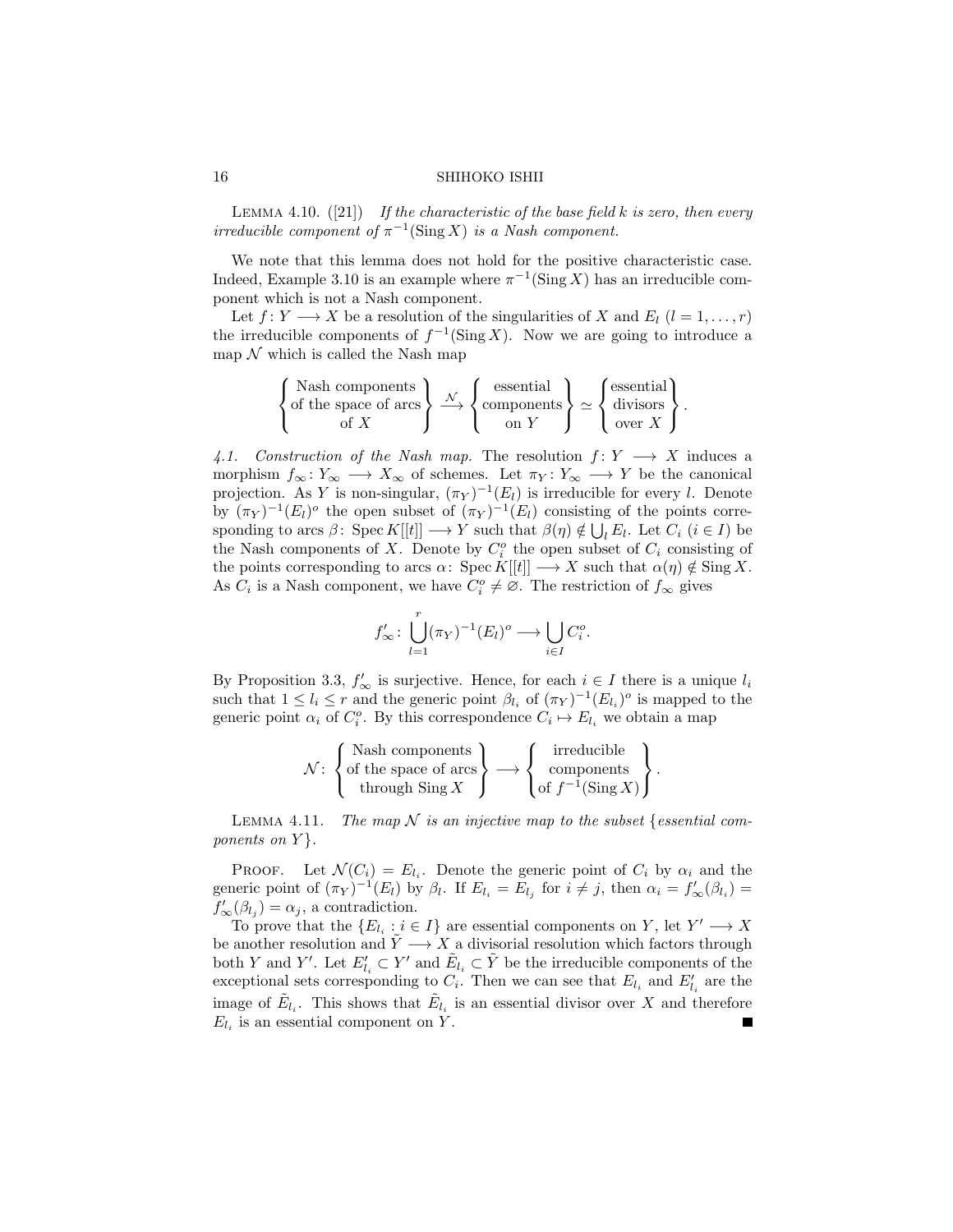PROBLEM 4.12. Is the Nash map

$$
\begin{Bmatrix} Nash\ components\\ of\ the\ space\ of\ arcs\\ through\ Sing\ X\end{Bmatrix} \xrightarrow{\mathcal{N}} \begin{Bmatrix} essential\\ components\\ on\ Y\end{Bmatrix} \simeq \begin{Bmatrix} essential\\ divisors\\ over\ X\end{Bmatrix}.
$$

# bijective?

After the preprint in which Nash posed this problem was circulated in 1968, Bouvier, Gonzalez-Sprinberg, Hickel, Lejeune-Jalabert, Nobile, Reguera-Lopez and others (see [2, 17, 20, 29, 30, 31, 37, 42]) worked on the arc space of a singular variety related to this problem.

Recently, the Nash problem has been answered affirmatively for a toric variety of arbitrary dimension, but has been negatively answered in general by Ishii and Kollár  $[21]$ .

Here, we show known results for this problem.

THEOREM 4.13. ([36]) The Nash problem is answered affirmatively for an  $A_n$ -singularity  $(n \in \mathbb{N})$ , where an  $A_n$ -singularity is the hypersurface singularity defined by  $xy - z^{n+1} = 0$  in  $\mathbb{A}_k^3$ .

THEOREM 4.14.  $(42)$  The Nash problem is answered affirmatively for a minimal surface singularity. Here, a minimal surface singularity means a rational surface singularity with the reduced fundamental cycle. The fundamental cycle is induced by M. Artin (see [1] for the definition).

Theorem 4.15. ([31], [43]) The Nash problem is answered affirmatively for a sandwiched surface singularity. Here, a sandwiched surface singularity means the formal neighborhood of a singular point on a surface obtained by blowing up a complete ideal in the local ring of a closed point on a non-singular algebraic surface. A complete ideal is defined by Zariski and Samuel (see [50, Vol. II, Appendix 4. but the idea of a sandwiched singularity is that it is a singularity which is birationally sandwiched by non-singular surfaces.

These are results on rational surface singularities. The following gives an affirmative answer for some non-rational surface singularities:

THEOREM 4.16.  $([40])$  The Nash problem is answered affirmatively for a normal surface singularity with the reduced fiber E of the singular point on the minimal resolution such that  $E \cdot E_i < 0$  for every irreducible component  $E_i$  of  $E$ .

This result is generalized in [33] to a wider class of surface singularities. We omit the statement, since it is not simple.

The following results are for arbitrary dimension.

THEOREM 4.17.  $([21])$  The Nash problem is answered affirmatively for a toric singularity of arbitrary dimension.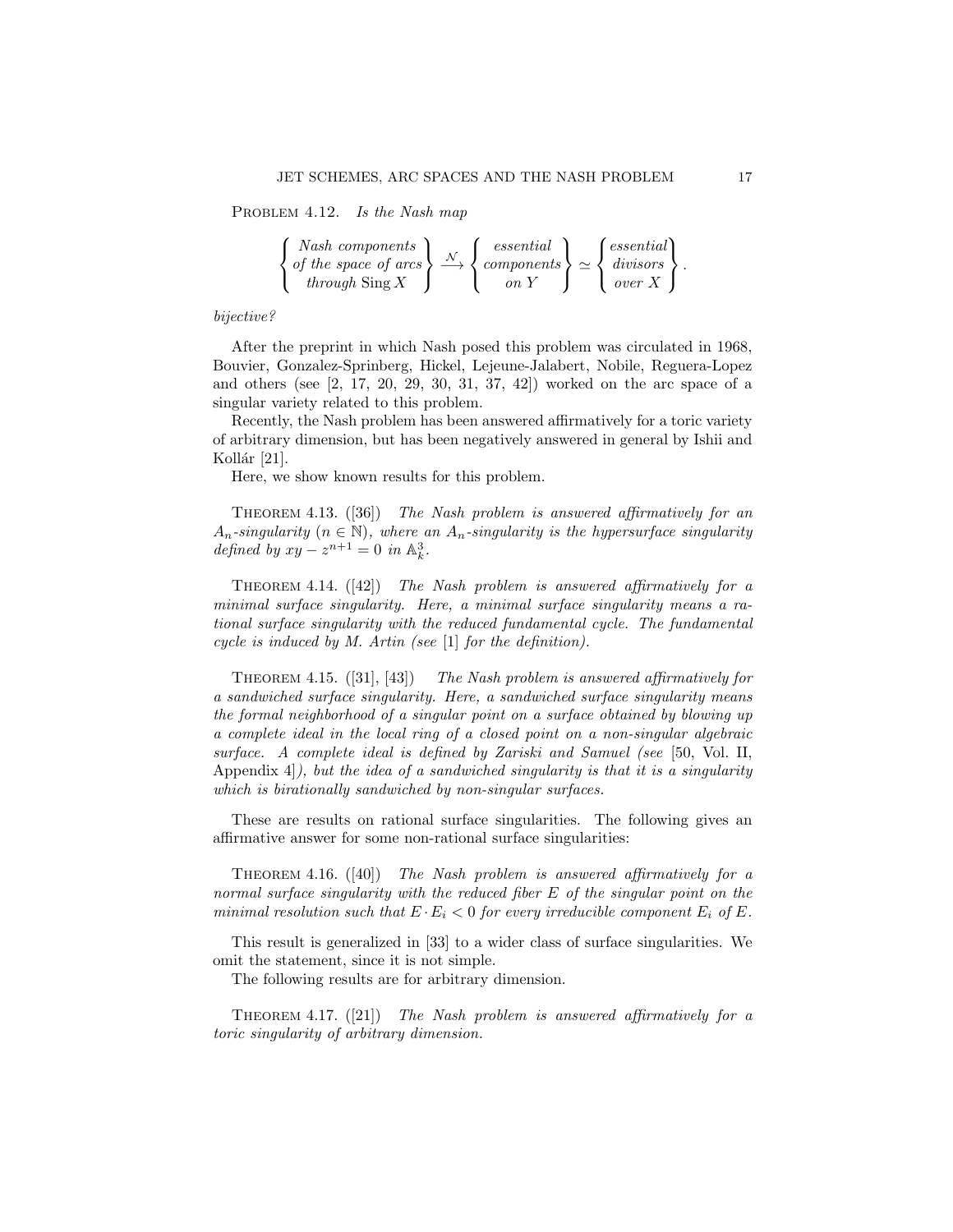THEOREM 4.18.  $([24])$  The Nash problem is answered affirmatively for a non-normal toric variety of arbitrary dimension.

We have a notion of the local Nash problem which is a slight modification of the Nash problem [25].

THEOREM 4.19.  $([25])$  The local Nash problem holds true for a quasi-ordinary singularity. Here, a quasi-ordinary singularity is a hypersurface singularity which is a finite cover over a non-singular variety with the normal crossing branch locus. We note that a quasi-ordinary singularity is not necessarily normal.

The paper [41] gives an affirmative answer to the Nash problem for a certain class of higher dimensional non-toric singularities.

So far we have seen the affirmative answers. But there are negative examples given in [21].

EXAMPLE 4.20. Let X be a hypersurface defined by  $x_1^3 + x_2^3 + x_3^3 + x_4^3 + x_5^6 = 0$ in  $\mathbb{A}_{\mathbb{C}}^5$ . Then the number of the Nash components is one, while the number of the essential divisors is two. Therefore the Nash map is not bijective.

By the above example we can construct counterexamples to the Nash problem for any dimension greater than 3. At this moment the Nash problem is still open for two- and three-dimensional varieties. Now we can formulate a new version of the Nash problem.

PROBLEM 4.21. What is the image of the Nash map? For two- and threedimensional cases, does the image of the Nash map coincide with the set of essential divisors?

Related to this problem, we have one characterization of the image of the Nash map given by Reguera [44]. To formulate her result, we introduce the concept of "wedge".

DEFINITION 4.22. Let  $K \supset k$  be a field extension. A K-wedge of X is a k-morphism  $\gamma$ : Spec  $K[[\lambda, t]] \longrightarrow X$ . A K-wedge  $\gamma$  can be identified to a  $K[[\lambda]]$ point on  $X_{\infty}$ . We call the *special arc* of  $\gamma$  the image in  $X_{\infty}$  of the closed point 0 of Spec K[[ $\lambda$ ]. We call the *generic arc* of  $\gamma$  the image in  $X_{\infty}$  of the generic point  $\eta$  of Spec K[[ $\lambda$ ].

THEOREM 4.23. ([44]) Let E be an essential divisor over X and  $f: Y \longrightarrow X$ a resolution of the singularities of X on which E appears. Let  $\alpha \in X_{\infty}$  be the generic point of  $f_{\infty}(\pi_Y^{-1}(E))$  and  $k_E$  the residue field of  $\alpha$ . Then the following conditions are equivalent.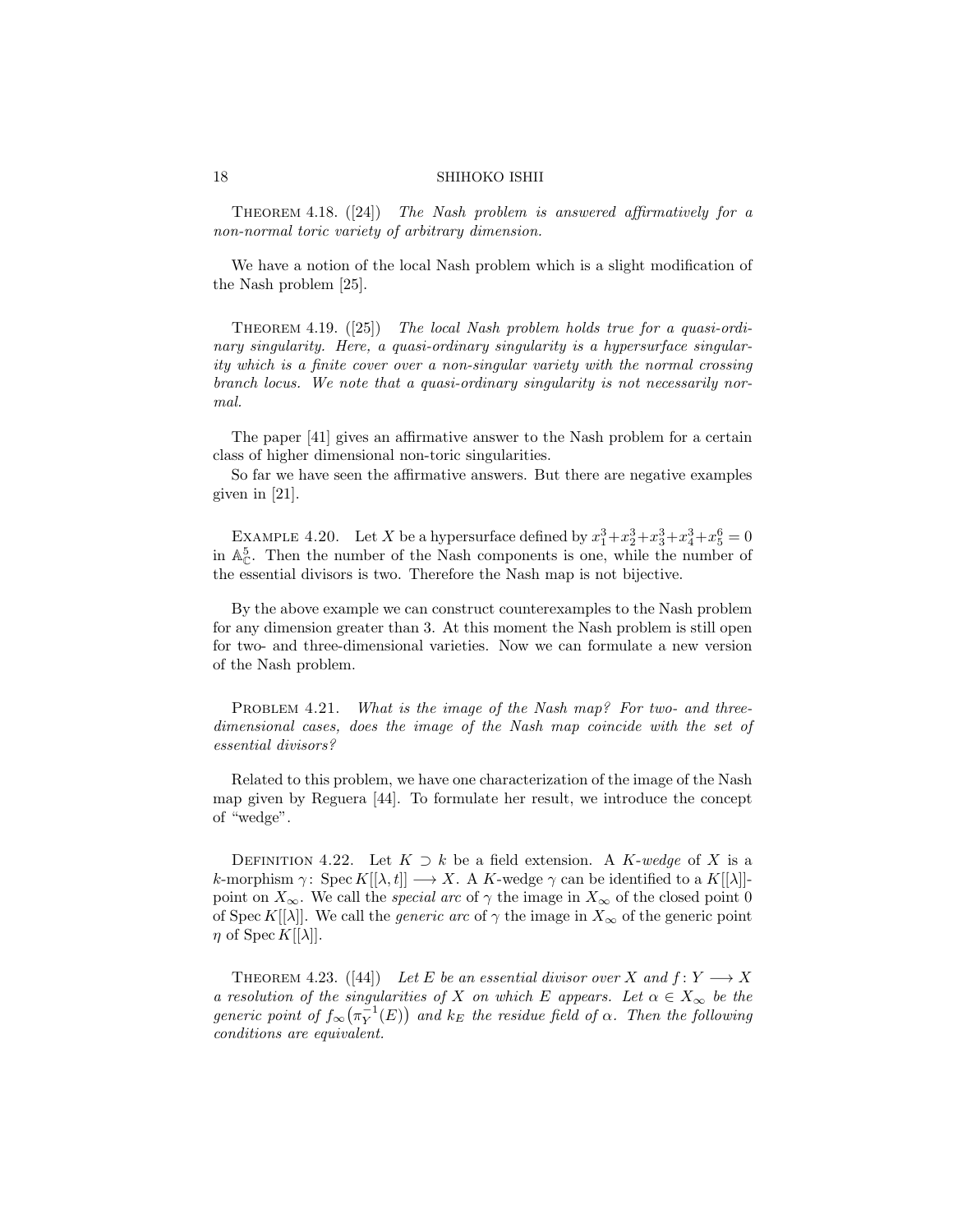- (i) E belongs to the image of the Nash map.
- (ii) For any resolution of the singularities  $g: Y' \longrightarrow X$  and for any field extension K of  $k_E$ , any K-wedge  $\gamma$  on X whose special arc is  $\alpha$  and whose generic arc belongs to  $\pi_X^{-1}(\text{Sing }X)$ , lifts to Y'.
- (iii) There exists a resolution of the singularities  $g: Y' \longrightarrow X$  satisfying condition (ii).

As a corollary of this theorem, we also obtain Theorem 4.15.

There are some generalizations of the Nash problem for a pair  $(X, Z)$  consisting of a variety X and a closed subset  $Z$  (see [39, 16]). These promise to be a new area of active research.

Acknowledgements. The author expresses her hearty thanks to Clemens Bruschek, who read the preliminary version of this paper and asked many constructive questions. In order to answer his questions, many parts were improved.

#### **REFERENCES**

- 1. M. Artin, On isolated rational singularities of surfaces. Amer. J. Math. 88 (1966), 129–136.
- 2. C. Bouvier, Diviseurs essentiels, composantes essentielles des variétés toriques singulières. Duke Math. J. 91 (1998), 609-620.
- 3. C. Bouvier and G. Gonzalez-Sprinberg, Système générateur minimal, diviseurs essentiels et  $G$ -désingularisations de variétés toriques. Tohoku Math. J. 47 (1995), 125–149.
- 4. S. Bosch, W. Lütkebohmert and M. Raynaud, Néron Models. Ergeb. Math. Grenzgeb. 21 (1990), Springer–Verlag.
- 5. A. Craw, An introduction to motivic integration. arXiv:math.AG/9911179.
- 6. T. De Fernex, L. Ein and S. Ishii, Divisorial valuations via arcs. Preprint, 2007; arXiv: math.AG/0701867.
- 7. J. Denef and F. Loeser, Motivic Igusa zeta-functions. J. Algebraic Geom. 7 (1998), 505–537.
- 8. Germs of arcs on singular varieties and motivic integration. Invent. Math. 135 (1999), 201–232.
- 9.  $\_\_\_\_\_\$  Motivic exponential integrals and a motivic Thom–Sebastiani theorem. Duke Math. J. 99 (1999), 201–232.
- 10. \_\_\_\_, Motivic integration, quotient singularities and the McKay correspondence. Compositio Math. 131 (2002), 267–290.
- 11.  $\_\_\_\_\$  Motivic integration and the Grothendieck group of pseudo-finite fields. Proceedings of the International Congress of Mathematicians, Vol. II (Beijing, 2002), Higher Ed. Press, Beijing, 2002, 13–23.
- 12. L. Ein, R. Lazarsfeld and M. Mustata, Contact loci in arc spaces. Compositio Math. 140 (2004), 1229–1244.
- 13. L. Ein and M. Mustată, Inversion of adjunction for local complete intersection varieties. Amer. J. Math. 126 (2004), 1355–1365.
- 14. L. Ein, M. Mustată and T. Yasuda, Jet schemes, log discrepancies and inversion of adjunction. Invent. Math. 153 (2003), 519–535.
- 15. W. Fulton, Introduction to Toric Varieties. Ann. of Math. Stud. 131, Princeton Univ. Press, 1993.
- 16. P. D. González Pérez, Bijectiveness of the Nash map for quasi-ordinary hypersurface singularities. arXiv:math.AG/07050520
- 17. G. Gonzalez-Sprinberg and M. Lejeune-Jalabert, Families of smooth curves on surface singularities and wedges. Ann. Polon. Math. 67 (1997), 179-190.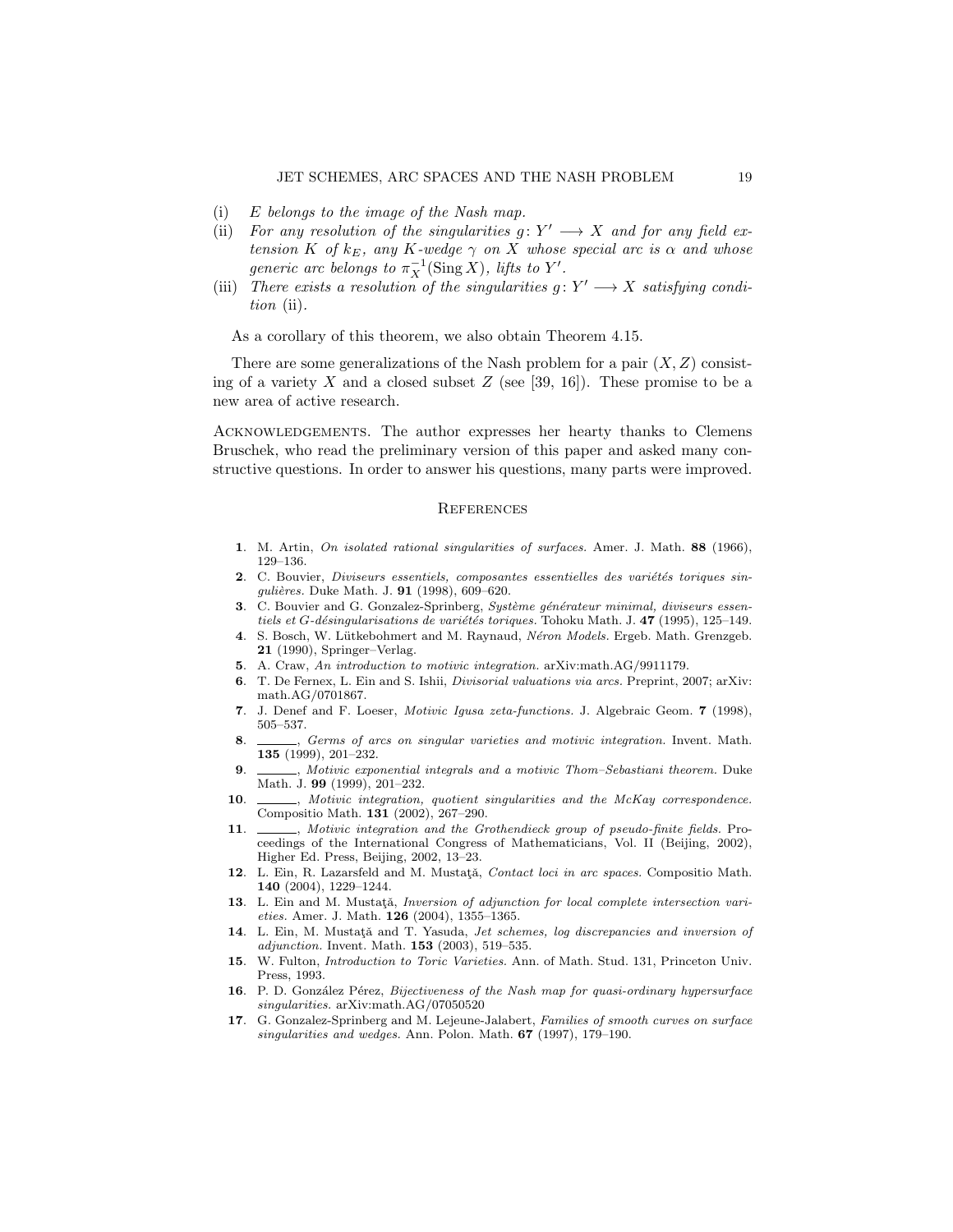- 18. M. Greenberg, Rational points in Henselian discrete valuation rings. Inst. Hautes Etudes Sci. Publ. Math. 31 (1966), 59–64.
- 19. R. Hartshorne, Algebraic Geometry. Graduate Texts in Math. 52, Springer-Verlag, 1977.
- $20.$  M. Hickel, Fonction de Artin et germes de courbes tracées sur un germe d'espace analytique. Amer. J. Math. 115 (1993), 1299–1334.
- 21. S. Ishii and J. Kollár, The Nash problem on arc families of singularities. Duke Math. J. 120 (2003), 601–620.
- 22. S. Ishii, Introduction of arc spaces and the Nash problem. RIMS Kokyu-Roku 1374 (2004), 40–51.
- **23**. *Interacted a toric variety.* J. Algebra 278 (2004), 666–683.
- 24.  $\mu$ , Arcs, valuations and the Nash map. J. Reine Angew. Math. 588 (2005), 71–92.
- 25. , The local Nash problem on arc families of singularities. Ann. Inst. Fourier Grenoble 56 (2006), 1207–1224.
- 26. , Maximal divisorial sets in arc spaces. Adv. Stud. Pure Math., to appear.
- 27. E. R. Kolchin, Differential algebra and algebraic groups. Pure Appl. Math. 54, Academic Press, New York–London, 1973.
- 28. M. Kontsevich, Lecture at Orsay. December 7, 1995.
- 29. M. Lejeune-Jalabert, Arcs analytiques et résolution minimale des surfaces quasihomogènes. In:e Séminaire sur les Singularités des Surfaces. Lecture Notes in Mathematics 777, Springer-Verlag, Berlin, 1980, 303–336.
- 30.  $\_\_\_\_\_\_\_\_\_\_\_\_\_\_\.\_$ Courbes tracées sur un germe d'hypersurface. Amer. J. Math. 112 (1990), 525–568.
- 31. M. Lejeune-Jalabert and A. J. Reguera-Lopez, Arcs and wedges on sandwiched surface singularities. Amer. J. Math. 121 (1999), 1191–1213.
- 32. F. Loeser, Seattle lectures on motivic integration. http://www.dma.ens.fr/∼loeser/ notes seattle 17 01 2006.pdf
- 33. M. Morales, The Nash problem on arcs for surface singularities. Preprint, 2006; arXiv: math.AG/0609629.
- 34. M. Mustată, Jet schemes of locally complete intersection canonical singularities. Invent. Math. 145 (2001), 397–424.
- 35. Singularities of Pairs via Jet Schemes. J. Amer. Math. Soc. 15 (2002), 599– 615.
- 36. J. F. Nash, Arc structure of singularities. Duke Math. J. 81 (1995), 31–38.
- 37. A. Nobile, On Nash theory of arc structure of singularities. Ann. Mat. Pura Appl. 160 (1991), 129–146.
- 38. T. Oda, Convex Bodies and Algebraic Geometry. Ergeb. Math. Grenzgeb. 15, Springer-Verlag, Berlin, 1988.
- 39. P. Petrov, Nash problem for stable toric varieties. Preprint, 2006; arXiv:math.AG/ 0604432.
- 40. C. Plénat and P. Popescu Pampu, A class of non-rational surface singularities for which the Nash map is bijective. arXiv:math.AG/0410145.
- 41.  $\_\_\_\_\$  Families of higher dimensional germs with bijective Nash map. arXiv:math. AG/0605566.
- 42. A. J. Reguera, Families of arcs on rational surface singularities. Manuscripta Math. 88 (1995), 321–333.
- 43. *Image of the Nash map in terms of wedge.* C. R. Acad. Sci. Paris Ser. I 338 (2004), 385–390.
- 44. A. J. Reguera, A curve selection lemma in spaces of arcs and the image of the Nash map. Compositio Math. **142** (2006), 119-130.
- 45. W. Veys, Zeta functions and 'Kontsevich invariants' on singular varieties. Canad. J. Math. **53** (2001), 834–865.
- 46. , Stringy invariants of normal surfaces. J. Algebraic Geom. 13 (2004), 115–141.
- 47. , Stringy zeta functions of Q-Gorenstein varieties. Duke Math. J. 120 (2003), 469–514.